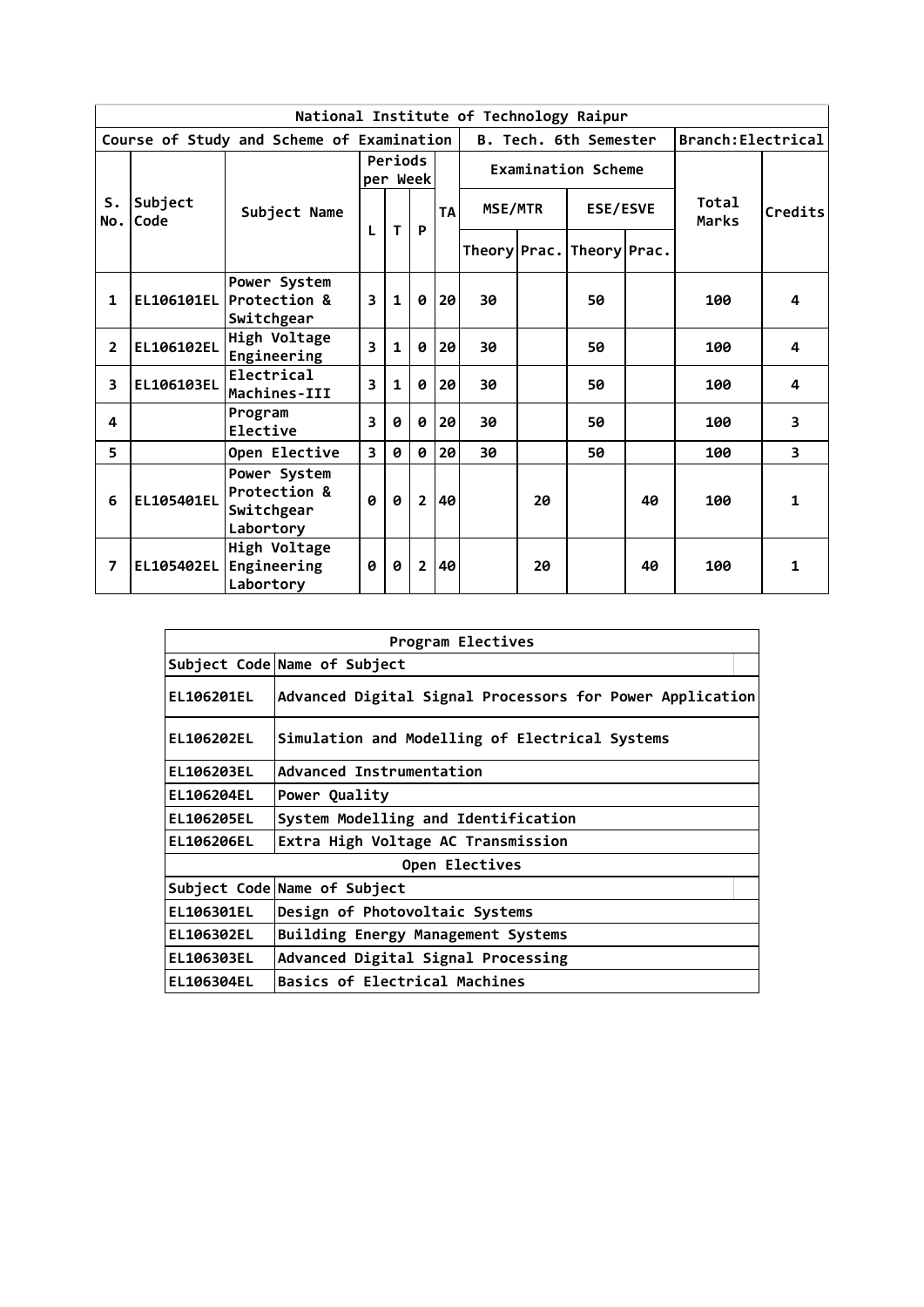## Power System Protection & Switchgear

[6th Semester, Third Year]

| Course Description                                                                         |              |               |            |
|--------------------------------------------------------------------------------------------|--------------|---------------|------------|
| Offered by Department                                                                      | Credits      | <b>Status</b> | Code       |
| Electrical Engineering                                                                     | $3-1-0. (4)$ | Program Core  | EL106101EL |
| [Pre-requisites: Electrical Power System (EL103105EL), Power System Analysis (EL105103EL)] |              |               |            |

#### Course Objectives

Course Description

- 
- 1. Comprehensive exposure to philosophy and technology of protection.<br>2. To provide the students with a broad understanding of evolution pro 2. To provide the students with a broad understanding of evolution process of different generation of protection system.
- 
- 3. To provide the students with a broad understanding of development of numerical protection techniques. 4. To provide the students with a broad understanding of protection philosophy of different equipment.
- 5. To provide the students with a broad understanding of protection philosophy of different interconnected power system
- 6. Introduction to switchgear

#### Course Content

#### Unit 1 Protective Relays

Basic principle, Basic need of protective system, Features, Types of fault, Electromechanical relay, Static relay, Digital relay, Primary and backup protection, Zones of protection, Sequence component analysis, Broad classification of relaying system, Adaptive relaying, Current and Potential transformer.

#### Unit 2 Numerical Relay

Numerical relaying, Block diagram, Sampling, Anti-aliasing, Phasor estimation techniques, Frequency estimation.

#### Unit 3 Equipment Protection

Protection of alternator and transformer, Transmission line protection, Bus bar protection, Disturbance recorder, Relay coordination, Communication-based protection.

#### Unit 4 System Protection

Power swing, Out-of-step protection, Frequency relay, Load shedding, Wide Area Measurement System (WAMS), Phasor measurement unit, Concept of micro-grid and its protection system.

#### Unit 5 Circuit Breakers and Fuses

Arc formation, Arc interruption and Restriping voltage, Current chopping, Resistance switching, Air Blast Circuit Breakers, Minimum and bulk oil circuit breakers,  $SF_6$  and Vacuum Circuit breakers, Circuit breakers rating, Testing of Circuit Breakers, Point on wave switching, Definitions of terms in fuses, HRC fuses.

#### Course Materials

#### Required Text: Textbooks

- 1. Mason C. R., "The Art and Science of Protective Relaying", Wiley Eastern Limited.
- 2. B. Ravindranath, M Chander, "Power System Protection and Switchgear", New Age International Publishers, Second edition, 2018.
- 3. Van A. R., Warrington C., " Protective Relays Their Theory & Practice ", Springer / BSP Books, 2019.
- 4. Y. G. Paithankar, S.R. Bhide, "Fundamentals of Power System Protection", Prentice Hall India Learning Private Limited, 2nd edition, 2010.

#### Optional Materials: Reference Books

- 1. Badri Ram, D. Vishwakarma, "Power System Protection", McGraw Hill Education, 2nd edition, 2017.
- 2. J. L. Blackburn, Thomas J. Domin, "Protective Relaying: Principles and Applications", CRC Press, 4th edition, 2014.
- 3. A.G. Phadke and J.S. Thorp, "Computer Relaying for Power Systems", Wiley India Pvt. Ltd., Second edition, 2012.

#### **Course Outcomes:**

Students are able to:

- 1. Appreciate the philosophy of protective relaying.
- 2. Apply over current protection to various power system elements.
- 3. Understand differential protection for transformer, bus bar and motor protection
- 4. Apply Distance Protection (Carrier and non-carrier) for EHV Lines
- 5. Comprehend switching phenomenon and the working of various types of circuit breakers and their duties.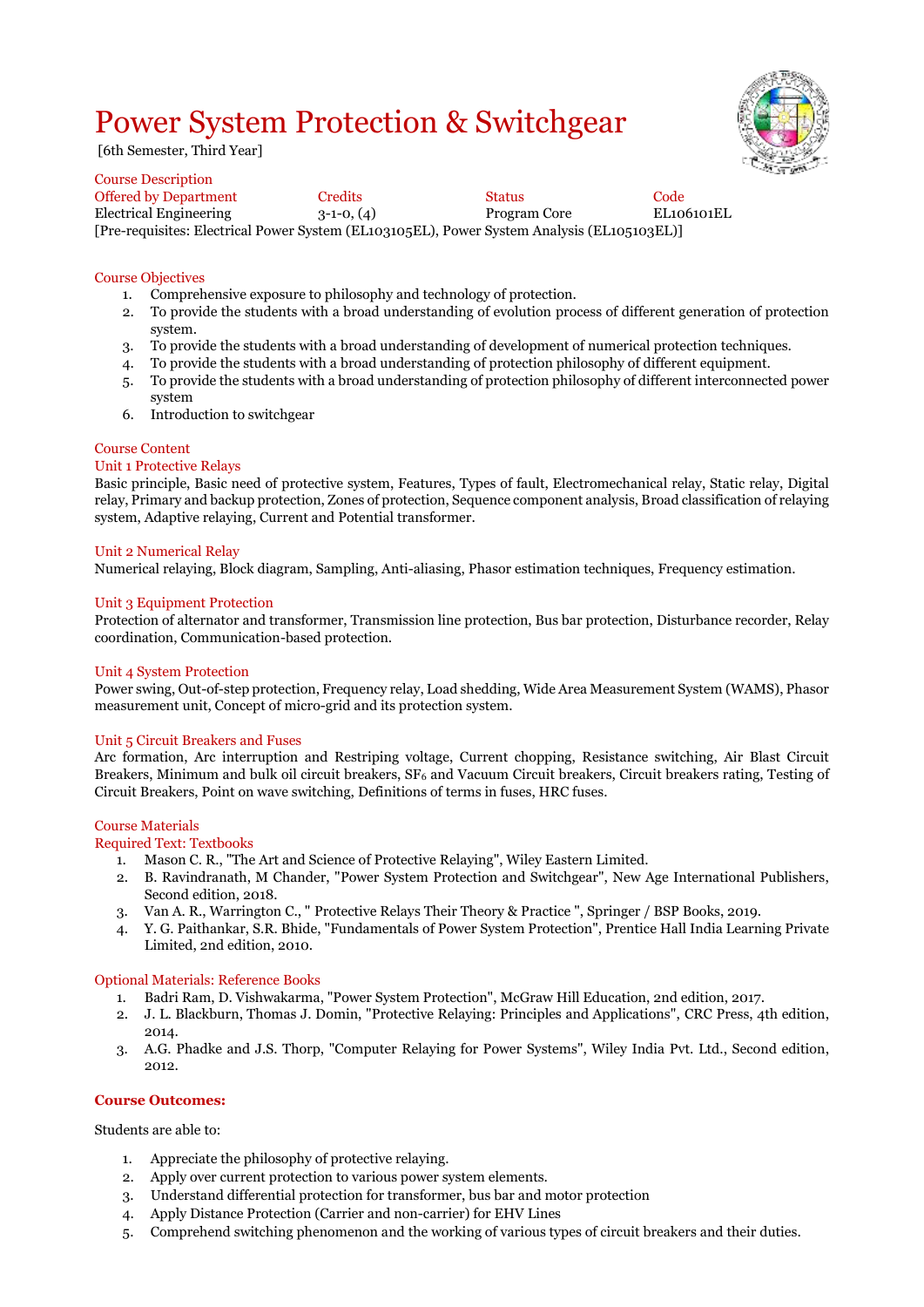|                 | PO <sub>1</sub> | PO <sub>2</sub> | PO <sub>3</sub> | PO <sub>4</sub> | $P_{05}$ | PO <sub>6</sub> | PO <sub>7</sub> | <b>PO8</b> | PO <sub>9</sub> | <b>PO10</b> | <b>PO11</b> | <b>PO12</b> |
|-----------------|-----------------|-----------------|-----------------|-----------------|----------|-----------------|-----------------|------------|-----------------|-------------|-------------|-------------|
| CO <sub>1</sub> |                 |                 |                 |                 |          |                 |                 |            |                 |             |             |             |
| CO <sub>2</sub> |                 |                 |                 |                 |          |                 |                 |            |                 |             |             |             |
| CO <sub>3</sub> |                 |                 |                 |                 |          |                 |                 |            |                 |             |             |             |
| CO <sub>4</sub> |                 |                 |                 |                 |          |                 |                 |            |                 |             |             |             |
| CO <sub>5</sub> |                 |                 |                 |                 |          |                 |                 |            |                 |             |             |             |

### **Mapping of course outcomes with program outcomes**

|                         | PSO <sub>1</sub> | <b>PSO2</b> | PSO <sub>3</sub> |
|-------------------------|------------------|-------------|------------------|
| CO <sub>1</sub>         |                  |             |                  |
| CO <sub>2</sub>         |                  |             |                  |
| CO <sub>3</sub>         |                  |             |                  |
| $\overline{CO4}$        |                  |             |                  |
| $\overline{{\bf CO_5}}$ |                  |             |                  |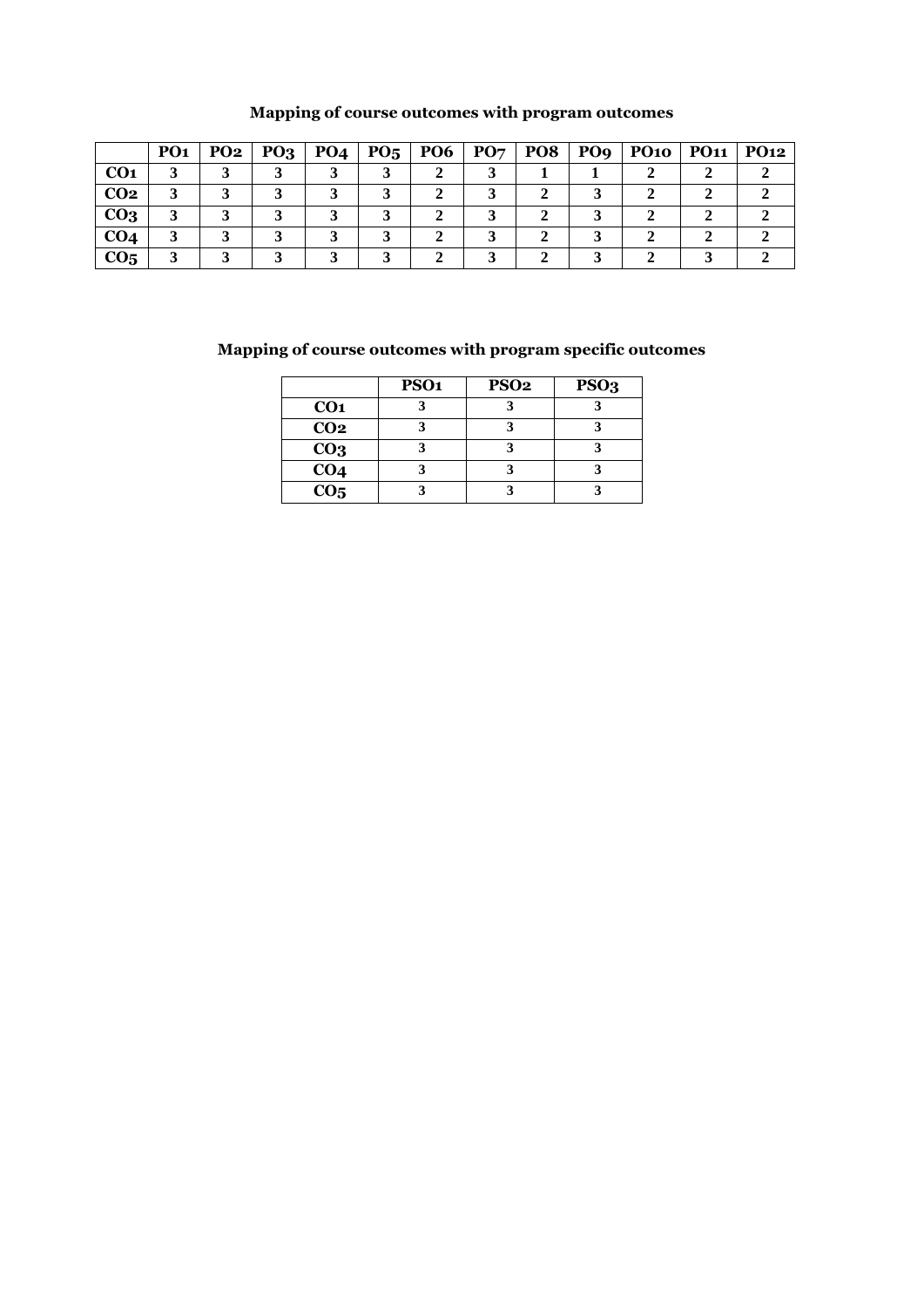## High Voltage Engineering



[6th Semester, Third Year]

Course Description Offered by Department Credits Code<br>
Electrical Engineering 3-1-0, (4) Trogram Core EL106102EL Electrical Engineering 3-1-0, (4) Program Core [Pre-requisites: Electrical Machines – II (EL105102EL), Electrical Power System (EL103105EL)]

#### Course Objectives

- 1. To provide strong knowledge on different types of electrical stresses on power system and equipment.
- 2. To gain in-depth knowledge on behavior of dielectrics under Static and alternating fields.
- 3. To impart knowledge on generation of high AC and DC voltages.
- 4. To expose the different techniques of measuring High voltages AC, DC, and impulse.
- 5. To acquire knowledge on the different types of testing as per IS/IEC/IEEE standards.

#### Course Content

#### Unit 1 Breakdown in Gases

Gases as insulating media, Ionization processes, Electron avalanche, Townsend's criterion for breakdown, Streamer theory of breakdown, Gaseous discharge in uniform field, Paschen's law, Breakdown in non-uniform field, Corona discharges, Effect of polarity of DC on breakdown voltage.

#### Unit 2 Dielectrics

Liquid Dielectrics-conduction & breakdown in pure liquids and commercial liquids, Methods for determination of breakdown strength, Factors affecting dielectric strength of liquids. Solid Dielectrics-Breakdown mechanism, Intrinsic breakdown, Electromechanical breakdown, Thermal breakdown, Breakdown of solid dielectric in practice, Breakdown due to treeing & tracking, Breakdown due to the internal discharges.

#### Unit 3 Generation of High Voltages

Generation of high D.C. voltages, Half wave & Full wave rectifier circuits, Voltage doublers and multiplier circuits Van De Graff generators, Electro-static Generators, Generation of high alternating voltages, Cascade transformers, Resonant transformer, Generation of impulse voltages, Standard impulse wave shapes, Analysis of model, Multistage Impulse generator, Marx circuit, Tripping & control of Impulse generators.

#### Unit 4 Measurement of high Voltages

Measurement of high AC and DC voltages by micro ammeter, Series Impedance voltmeter, Series capacitance voltmeter, Capacitance potential dividers & Capacitance voltage transformers, Resistance potential dividers, Generating voltmeters, Electrostatic voltmeter, Spark gap for measurement of high D.C., A.C. & Impulse voltages, Potential divider for impulse voltage measurements, CRO for impulse voltage measurements, Rogowski coils-Hall effect generators.

#### Unit 5 High Voltage Testing of Electrical Apparatus

Laboratory test procedures, Test on insulators, Dry & wet flash over tests & withstand tests with impulse and A.C, Testing of circuit breakers, Bushings and surge diverters, High voltage tests on cables, Impulse testing of transformers. Nondestructive Testing-Measurement of dielectric constant & loss factor, High voltage Schering Bridge, Partial Discharge **Measurements** 

#### Course Materials

#### Required Text: Textbooks

- 1. M.S. Naidu, V. Kamraju, "High Voltage Engineering", McGraw Hill Education, Fifth edition, 2017.
- 2. Kuffel E., Zaengl W.S., Kuffel J., "High Voltage Engineering Fundamentals", Elsevier, Second edition, 2008.

#### Optional Materials: Reference Books

- 1. Ravindra Arora, Bharat Singh Rajpurohit, "Fundamentals of High-Voltage Engineering", Wiley, 2019.
- 2. Wadhawa, C.L., "High Voltage Engineering" New Age, Third edition, 2012.
- 3. R. D. Begamudre, "Extra High Voltage A.C. Transmission Engineering", New Academic Science Ltd., 4th edition, 2011.

#### Course Outcomes:

After the completion of the course the student will be able to:

- 1. Understand high voltage breakdown phenomena in insulating materials.
- 2. Know the methods to generate different high voltages ac, dc and impulse.
- 3. Know the measurement of high voltages.
- 4. Analyze the test procedures as per the standards.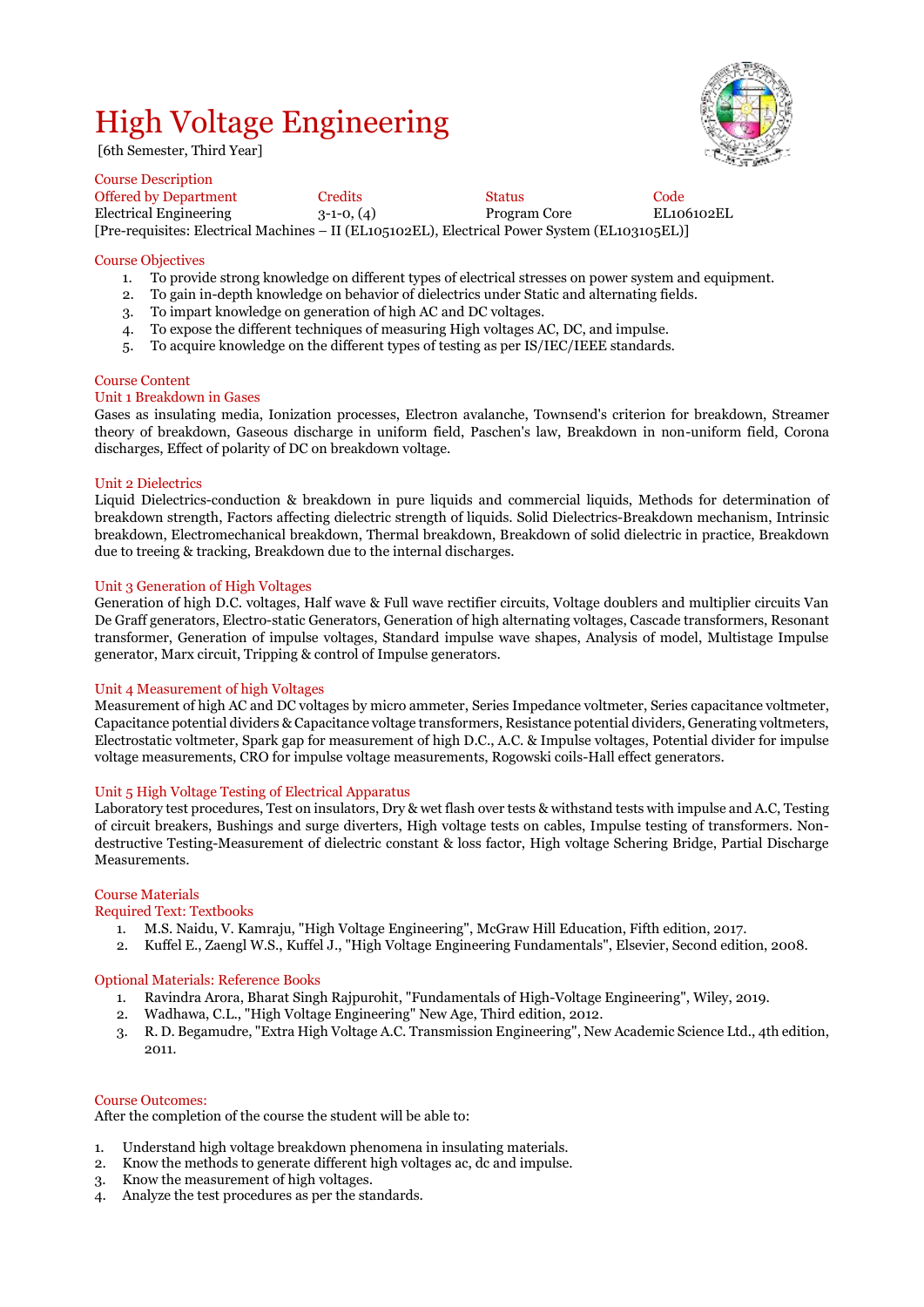### **Mapping of COs and POs**

|                 | PO <sub>1</sub> | PO <sub>2</sub> | PO <sub>3</sub> | PO <sub>4</sub> | PO <sub>5</sub> | PO <sub>6</sub> | PO <sub>7</sub> | PO8 | PO <sub>9</sub> | <b>PO10</b> | <b>PO11</b> | <b>PO12</b> |
|-----------------|-----------------|-----------------|-----------------|-----------------|-----------------|-----------------|-----------------|-----|-----------------|-------------|-------------|-------------|
| CO <sub>1</sub> |                 |                 |                 |                 |                 |                 |                 |     |                 |             |             |             |
| CO <sub>2</sub> | $\cdot$         |                 |                 |                 |                 |                 |                 |     |                 |             |             |             |
| CO <sub>3</sub> |                 |                 |                 |                 |                 |                 |                 |     |                 |             |             |             |
| CO <sub>4</sub> |                 |                 |                 |                 |                 |                 |                 |     |                 |             |             |             |

|                 | PSO <sub>1</sub> | PSO <sub>2</sub> | PSO <sub>3</sub> |
|-----------------|------------------|------------------|------------------|
| CO <sub>1</sub> |                  |                  |                  |
| CO <sub>2</sub> |                  |                  |                  |
| CO <sub>3</sub> |                  |                  |                  |
| CO <sub>4</sub> |                  |                  |                  |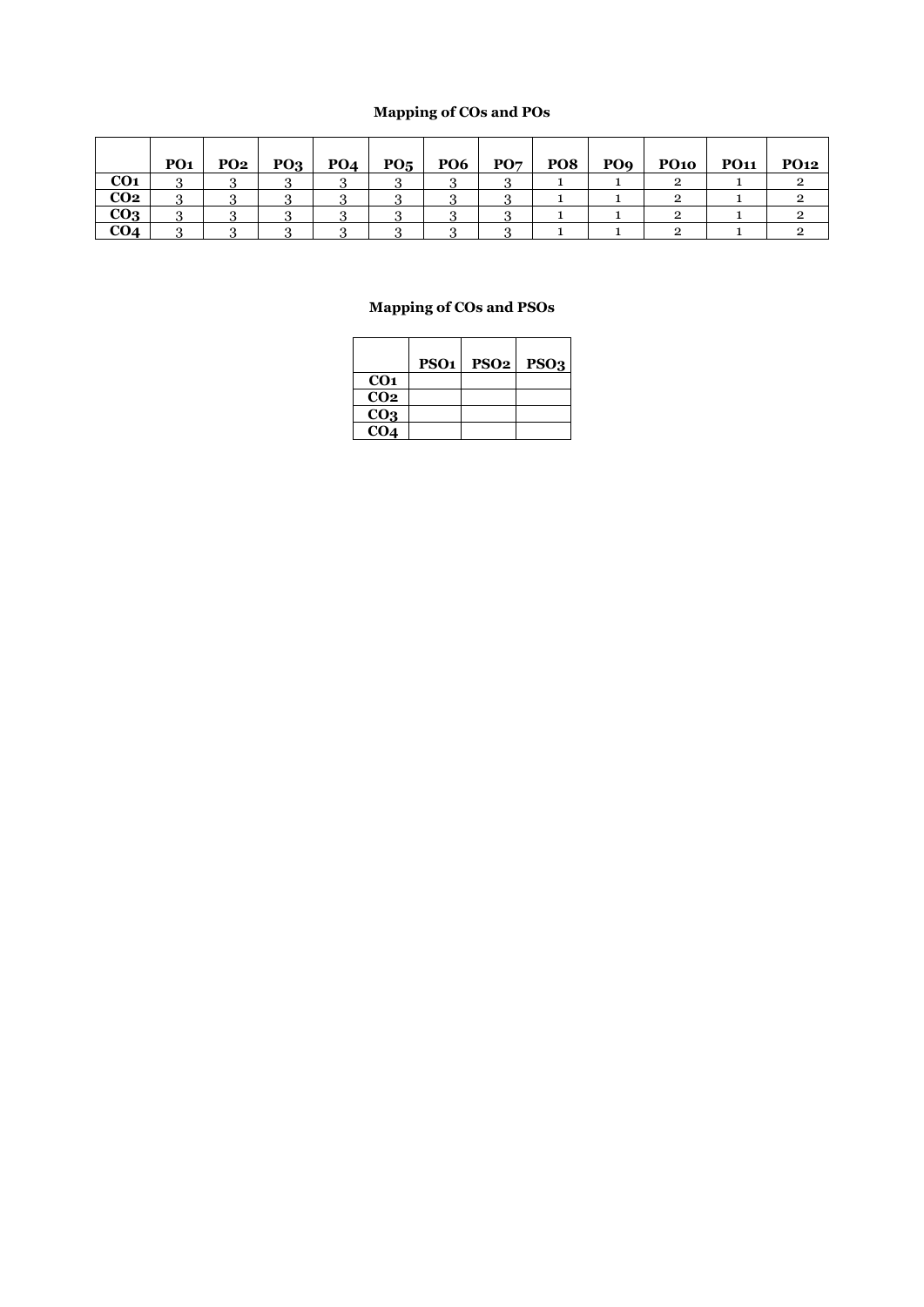## Electrical Machines-III [6th Semester, Third Year]



Course Description

Offered by Department Credits Code<br>
Electrical Engineering 3-1-0, (4) Program Core EL106103EL Electrical Engineering 3-1-0, (4) Program Core [Pre-requisites: Electrical Machines-II (EL105102EL)]

#### Course Objectives

- 1. To understand the thoery of ideal synchronous and induction machines.
- 2. To introduce to the fraction horsepower, commutator and special motors.

### Course Content

#### Unit 1

#### Theory of Ideal Synchronous Machines

The ideal synchronous machine, Synchronous machine inductances, Transformation to direct and quadrature axis variables, Basic machine relation in dqo variables, Steady state analysis using dq0, Transient analysis, Three-phase short circuit, Transient power angle characteristics, Effect of additional rotor circuits.

#### UNIT 2

#### Theory of Ideal Poly-Phase Induction Machines

The ideal induction machine, Transformation to dq variables, Basic machine relation in dq variables, Steady state analysis using dq0, Electrical transients in induction machine, Single phasing of three-phase induction motor, Power invariance.

#### UNIT 3

#### Fractional Horsepower Motor

Qualitative examination, Starting and running performance ofsingle-phase induction motor, Revolving field theory of single-phase induction motor, AC tachometer, Unbalanced operation of symmetrical two-phase machine, The symmetrical component concept, Two-phase control motors.

#### UNIT4

#### AC Commutator Motors

Rotational EMFs in commutator windings, Action of commutator as frequency converter, Effect of EMF injection in secondary circuit of three-phase slip-ring induction motor, Secondary (slip) power, Constant HP and constant torque drives, Kramer and Scherbius system of speed control, Single-phase series motors, Universal motors, Phasor diagrams, Methods of improving commutation.

#### UNIT 5

#### Special Motors

Hysteresis motor, Reluctance motor, Stepper motor, Synchros and linear induction motor, Permanent magnet brushless DC motor.

#### Course Materials

#### Required Text: Textbooks

- 1. A. Fitzgerald, Charles Kingsley, Stephen Umans,"Electric machinery", McGrawHill Companies; 6th edition, 2003.
- 2. E. Openshaw Taylor, "The performance and design of A.C. commutator motors", Wheeler.

#### Optional Materials: Reference Books

- 1. P.S.Bimbhra, "Generalized Theory of Electrical Machines", Khanna Publishers.
- 2. Edward Wilson Kimbark, "Power System StabilityVol I, II, III", Wiley, 2007.
- 3. Bernard Adkins,"General Theory of Electrical Machines", Chapman and Hall.
- 4. M.G. Say, "The Performance and Design of Alternating Current Machines",CBS, 2002.

#### Course Oucomes (COs)

- 1. Student can understand the theory of ideal synchronous machines and, basic machine relation.
- 2. Student would be able to understand the steady state analysis and electrical transients in polyphase machines.
- 3. Student would be able to understand the starting and running performance of single phase induction motor and revolving field theory.
- 4. Student can analyse the various speed control system for AC motors.
- 5. Student can study the basic operation and performance of special machine.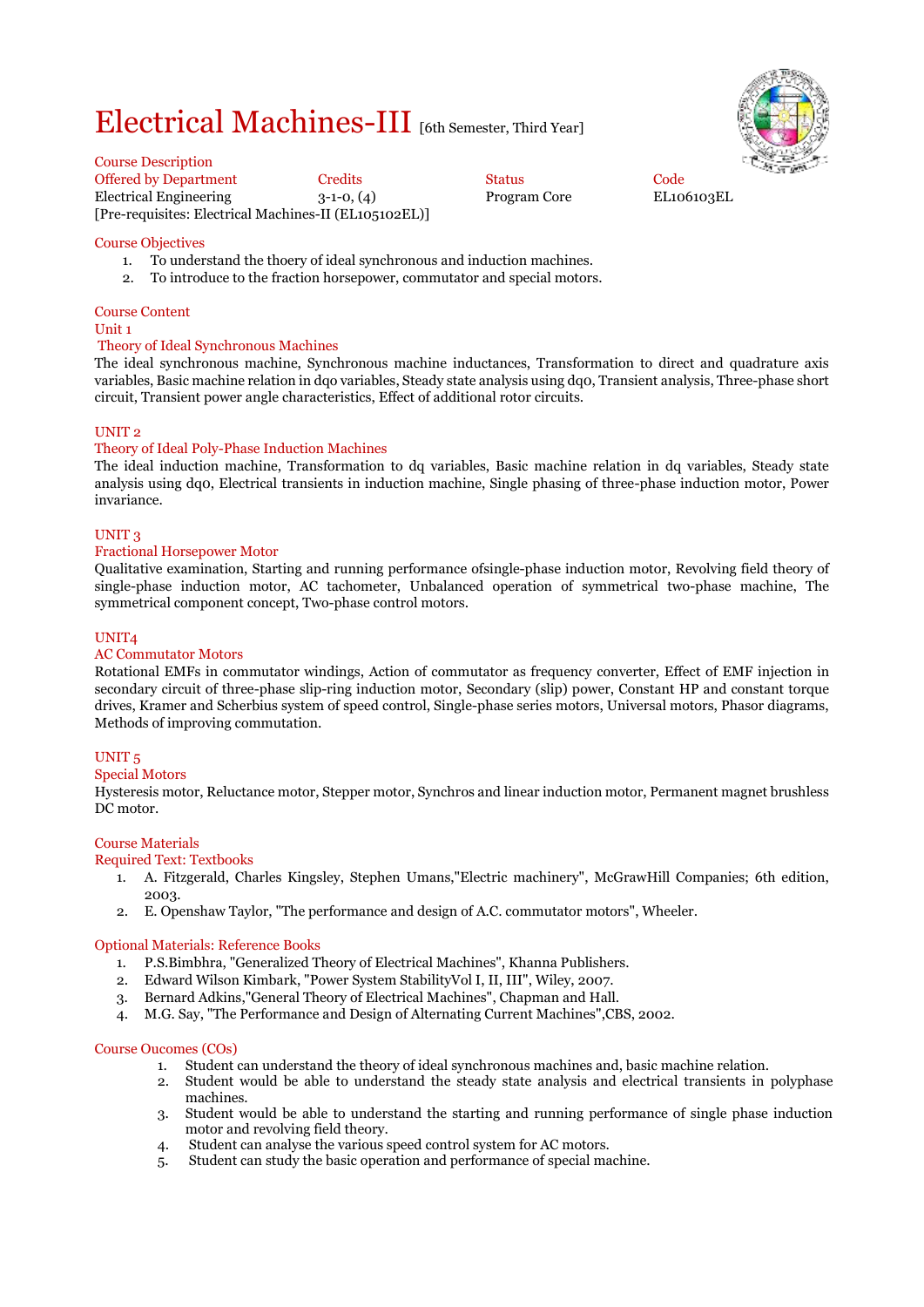### **Mapping of COs and POs**

| $\cos$<br>$\bigsetminus$ POs | <b>PO1</b>     |                |    |                |   |  |  | $PQ2   PQ3   PQ4   PQ5   PQ6   PQ7   PQ8   PQ9   PQ10   PQ11   PQ12$ |                |
|------------------------------|----------------|----------------|----|----------------|---|--|--|----------------------------------------------------------------------|----------------|
| CO <sub>1</sub>              | 3              | $\overline{2}$ |    | $\overline{2}$ | 3 |  |  |                                                                      | $\overline{2}$ |
| CO <sub>2</sub>              | 3              | $\overline{2}$ | 3  | 3              | 3 |  |  |                                                                      |                |
| CO <sub>3</sub>              | $\overline{2}$ | $\mathbf{2}$   | T. | 1              | 3 |  |  |                                                                      | $\mathfrak{p}$ |
| CO <sub>4</sub>              | $\overline{2}$ | 1              |    |                | 3 |  |  |                                                                      | $\overline{2}$ |
| CO <sub>5</sub>              | 3              | $\overline{2}$ |    |                | 3 |  |  |                                                                      | $\mathbf{2}$   |

|                   | PSO <sub>1</sub> | <b>PSO2</b> | PSO <sub>3</sub> |
|-------------------|------------------|-------------|------------------|
| CO <sub>1</sub>   |                  | 0           |                  |
| $\overline{CO2}$  |                  | 9           |                  |
| CO <sub>3</sub>   |                  | 2           |                  |
| CO <sub>4</sub>   |                  | 2           |                  |
| $\overline{CO_5}$ |                  | റ           |                  |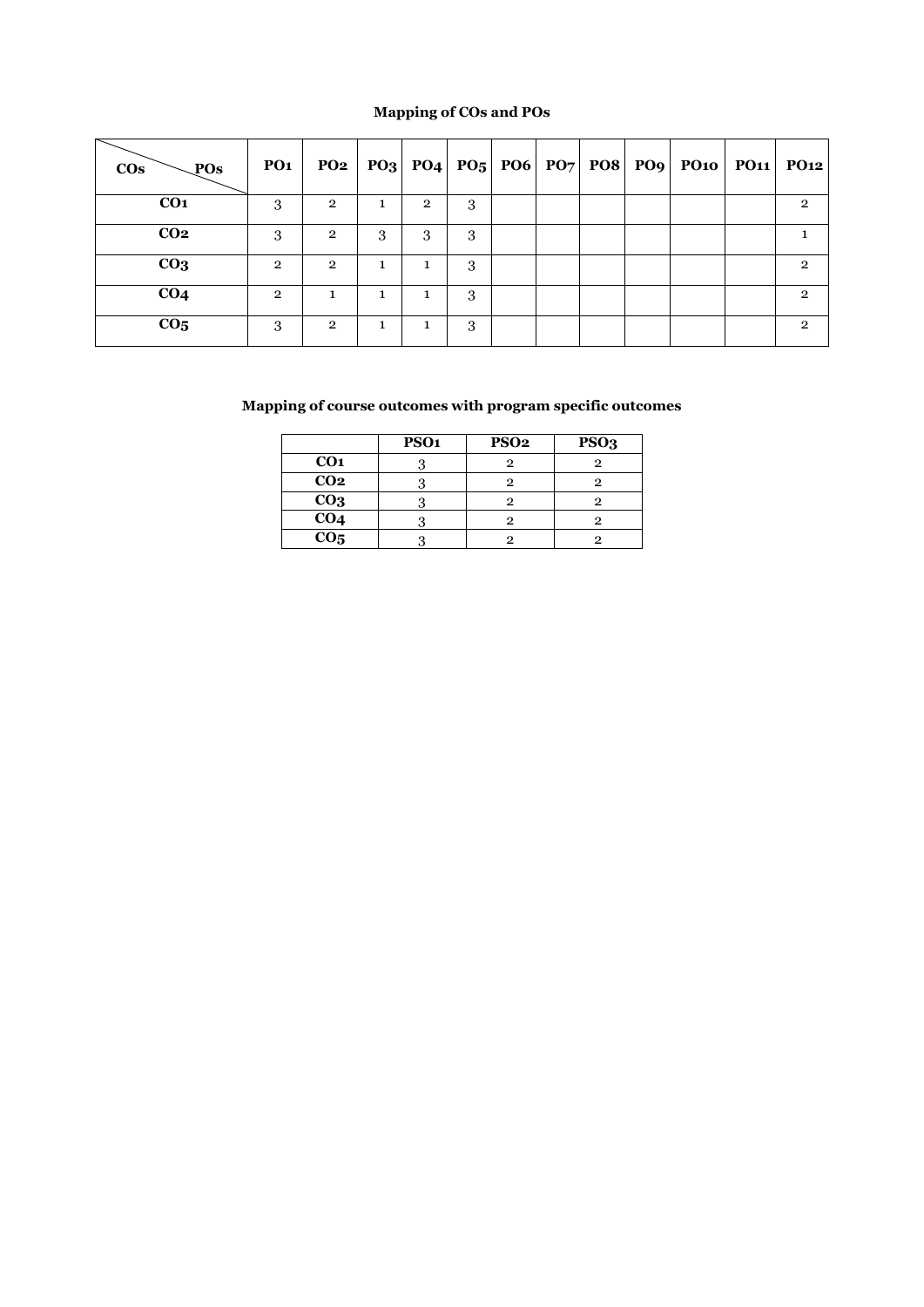## Advanced Digital Signal Processors for Power Application

[6th Semester, Third Year]

Course Description

Offered by Department Credits Status Code Electrical 3-0-0, (3) Program Elective [Pre-requisites: Signals & Systems (EL104104EL)]

#### Course Objectives

To expose student with respect to DSP architecture and its assembly programming for its application in power sector.

- Learn about the basics of various digital signal processors architecture and their programing.
- To demonstrate the configuration of various peripherals of digital signal processors
- Introduce the concepts of FPGA programing

#### Course Content

#### Unit 1 TMSLF2407 DSP Controller

Brief Introduction to Peripherals - Types of Physical Memory - Software Tools; C2XX DSP CPU and instruction set: Introduction to the C2XX DSP Core and Code Generation - The Components of the C2XX DSP Core - Mapping External Devices to the C2XX Core and the Peripheral Interface -System Configuration Registers –Memory - Memory Addressing Modes -Assembly Programming Using the C2XX DSP Instruction Set.

#### Unit 2 Data transfer, Interrupts and ADC

Parallel and Serial Data Transfer: Pin Multiplexing (MUX) and General Purpose I/O Overview - Multiplexing and General Purpose I/O Control Registers - Using the General Purpose I/O Ports. Interrupt system of TMS320LF2407: Introduction to Interrupts - Interrupt Hierarchy - Interrupt Control Registers - Initializing and Servicing Interrupts in Software, real time control with interrupts. The analog-to-digital converter (ADC): ADC Overview - Operation of the ADC and programming modes.

#### Unit 3 Event Managers

Event Managers (EVA, EVB): Overview of the Event Manager (EV) - Event Manager Interrupts - General Purpose (GP) Timers- Compare Units - Capture Units and Quadrature Encoded Pulse (QEP) Circuitry - General Event Manager Information - PWM Signal Generation with Event Managers and interrupts, Measurement of speed with Capture Units, Implementation of Space Vector Modulation with DSP TMSLF2407A. Introduction to TMS320F28335 DSP Controller, Architecture, Peripherals and Interrupts.

#### Unit 4 Sequences and Series

Field Programmable Gate Arrays: Introduction to Field Programmable Gate Arrays, CPLD Vs FPGA, Types of FPGA, Configurable logic Blocks (CLB), Input/output Block (IOB) –Programmable Interconnect Point (PIP)- HDL programming –overview of Spartan 6 & ISE Design Suite, Implementation of PWM technique with SPARTAN-6 FPGA.

#### Course Materials

#### Required Text: Textbooks

- 1. Hamid A. Tolyat, "DSP based Electromechanical Motion Control", CRC press, 1st edition,2019.
- 2. Wayne Wolf, "FPGA based system design", Pearson Education, 1st edition, 2005.

#### Optional Materials: Reference Books

- 1. Philip Andrew Simpson, "FPGA Design", Springer Nature, 2nd edition,2015.
- 2. A. Arockia Bazil Raj, "FPGA-Based Embedded System Developer's Guide", CRC Press, 1st edition,2018.
- 3. Application Notes from Texas Instruments.
- 4. Spartan-6 FPGA Configurable Logic.
- 5. Xilinx Spartan 6 Data sheets.

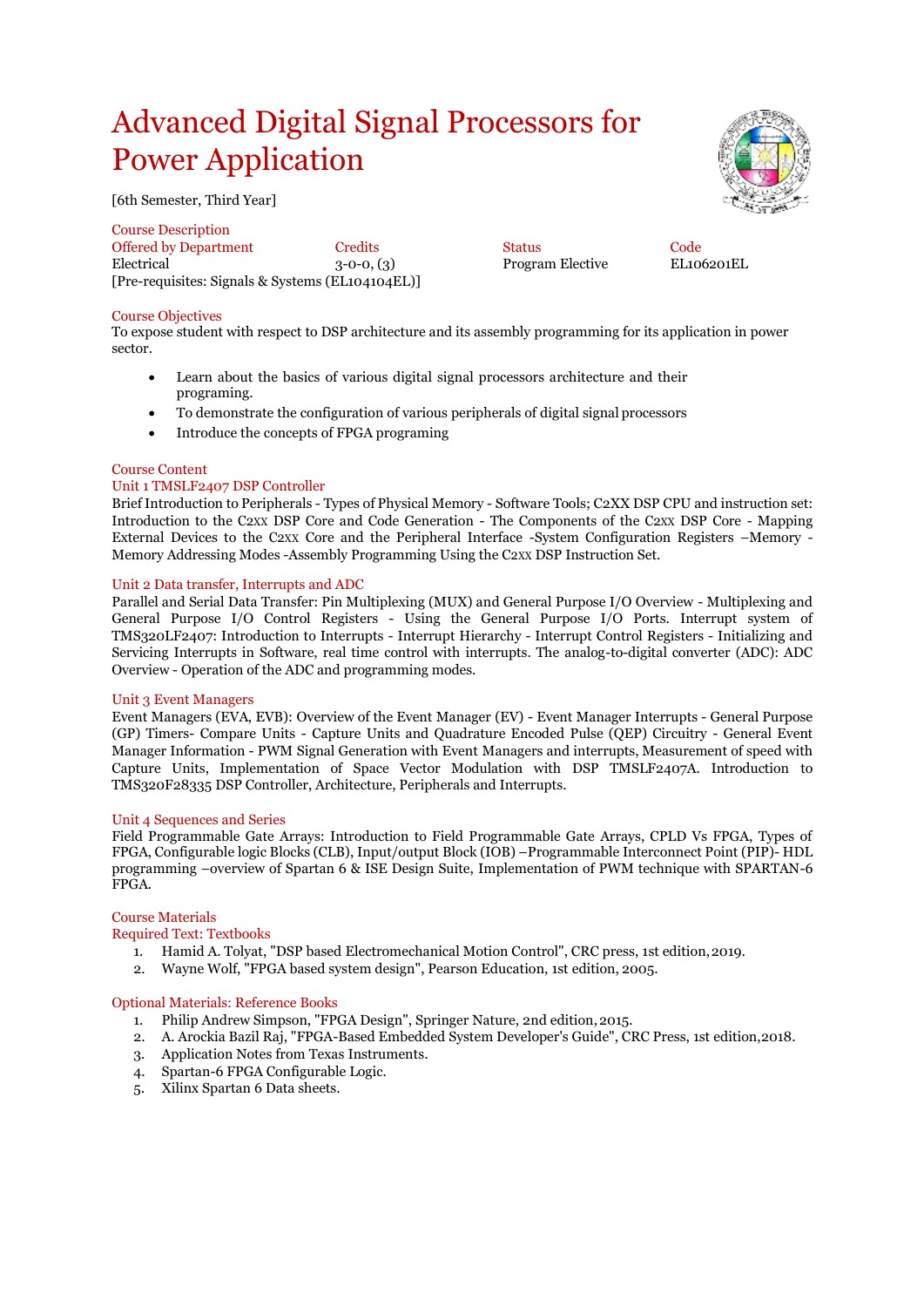#### Course Outcomes

On completion of this course, the students will be able to:

- CO1 Understand the basic concepts architecture and their programing of digital signal processors.
- CO<sub>2</sub> Analyze the operation of interruptus and ADC in digital signal processors<br>CO<sub>3</sub> Implement the concepts of DSP programing to develop PWM Signal Gene
- Implement the concepts of DSP programing to develop PWM Signal Generation with Event Managers.
- CO4 Implement the concepts of FPGA programing to develop PWM techniques in FPGA

| CO              | PO <sub>1</sub> | <b>PO2</b> | PQ <sub>3</sub> | <b>PO4</b> | $P_{05}$ | <b>PO6</b>               | PO7 | PO <sub>8</sub> | PO <sub>9</sub>          | <b>PO10</b> | <b>PO11</b> | <b>Po12</b> |
|-----------------|-----------------|------------|-----------------|------------|----------|--------------------------|-----|-----------------|--------------------------|-------------|-------------|-------------|
| CO <sub>1</sub> |                 |            |                 |            |          | $\overline{\phantom{0}}$ |     |                 | $\overline{\phantom{0}}$ |             |             |             |
| CO <sub>2</sub> |                 |            |                 |            |          |                          |     |                 | -                        |             |             |             |
| CO <sub>3</sub> |                 |            |                 |            |          |                          |     |                 |                          |             |             |             |
| CO4             |                 |            |                 |            |          | -                        |     |                 | -                        |             |             |             |

#### **Mapping of COs and POs**

|                   | PSO <sub>1</sub> | <b>PSO2</b> | PSO <sub>3</sub> |
|-------------------|------------------|-------------|------------------|
| CO <sub>1</sub>   | $\mathbf{p}$     | ი           |                  |
| CO <sub>2</sub>   | 2                | ∩           |                  |
| $\overline{CO_3}$ | 2                | ი           |                  |
| CO <sub>4</sub>   |                  |             |                  |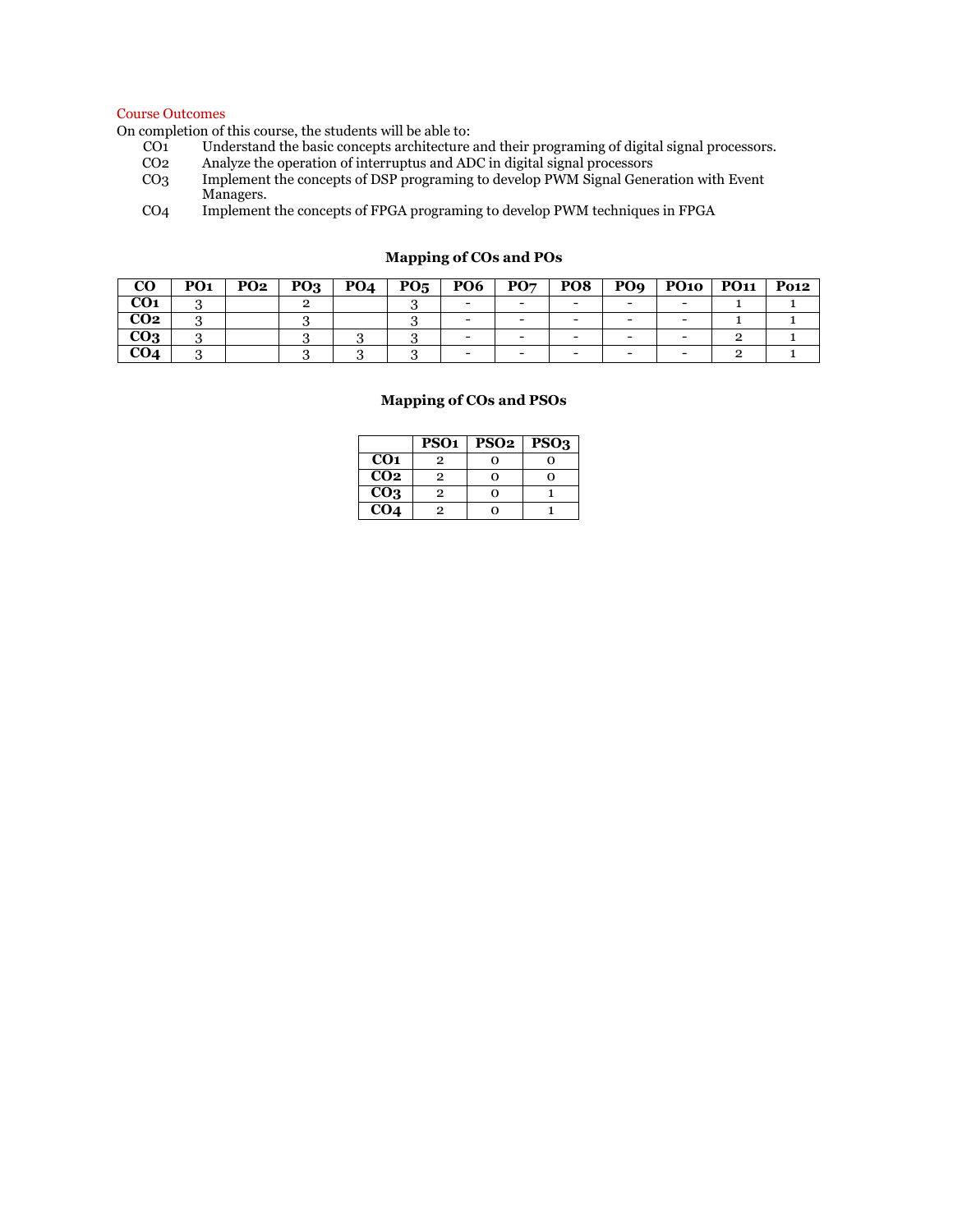## Simulation and Modelling of Electrical Systems

#### **[6th Semester, Third Year]**



| <b>Course Description</b>    |                |                                                                                             | <b>REAL</b> |
|------------------------------|----------------|---------------------------------------------------------------------------------------------|-------------|
| <b>Offered by Department</b> | <b>Credits</b> | <b>Status</b>                                                                               | Code        |
| Electrical Engineering       | $3-0-0, (3)$   | <b>Program Elective</b>                                                                     | EL106202EL  |
|                              |                | [Pre-requisites: Basic Electrical Engineering (EL101022EL), Power Electronics (EL104103EL)] |             |

#### Course Objectives

- 1. To expose student to understand the basics of simulation of electrical energy systems.
- 2. To analyze various DC-DC, AC-DC and DC-AC power converters through modeling and simulation.
- 3. To develop models for Energy storage systems and power converters with their controls.

#### Course Content

#### Unit-1 Modelling and simulation of Solar Photovoltaic Systems

Mathematical modeling of PV array, analysis of I-V and P-V characteristics of PV, modeling and simulation of different MPPT algorithm, open loop control and close loop control.

#### Unit-2 Review of DC-DC Converters

Steady-state analysis of converter in continuous and discontinuous modes (CCM & DCM), and estimation of converter efficiency, Development of circuit model for simulating dynamic operating conditions in CCM & DCM, Feedback control for converters

#### Unit-3 Review of AC/DC and DC/AC converters

Design and simulation of AC/DC Converter and DC/AC Converter, open and close loop control.

#### Unit-4 Battery Interfaces

Mathematical modeling of battery, design of bidirectional dc-dc converter, open loop and close loop control.

#### Course Materials Required

Text: Text books

- 1. R.W. Erickson, Dragan Maksimovic, Fundamentals of Power Electronics (2 e), Springer
- 2. Advanced Simulation of Alternative Energy, Viktor M. Perelmuter, CRC Press
- 3. Modeling and Simulation using MATLAB Simulink, Dr. Shailendra Jain, Wiley

#### Optional Materials: Reference Books

- 1. Simulation of Power Electronics Converters Using PLECS, FarzinAsadi, Kei Eguchi Academic Press
- 2. Modeling, Simulation, and Control of a Medium-Scale Power System,Bambaravanage, Tharangika, Rodrigo, Asanka, Kumarawadu and Sisil, Springer
- 3. Guide to Modeling and Simulation of Systems of Systems, P. Zeigler Bernard, Springer

#### Course Outcomes:

- On successful completion of the course the students will be able to:
- 1. Understand and illustrate the various aspects related to solar PV system and itsoperation.
- 2. Design various types power electronic interface for Renewable Energy Systems.
- 3. Perform mathematical analysis of power electronic interface related to Electrical Energy Systems.
- 4. Design and implement forward and feedback control required for desired operations of Electrical Energy Systems.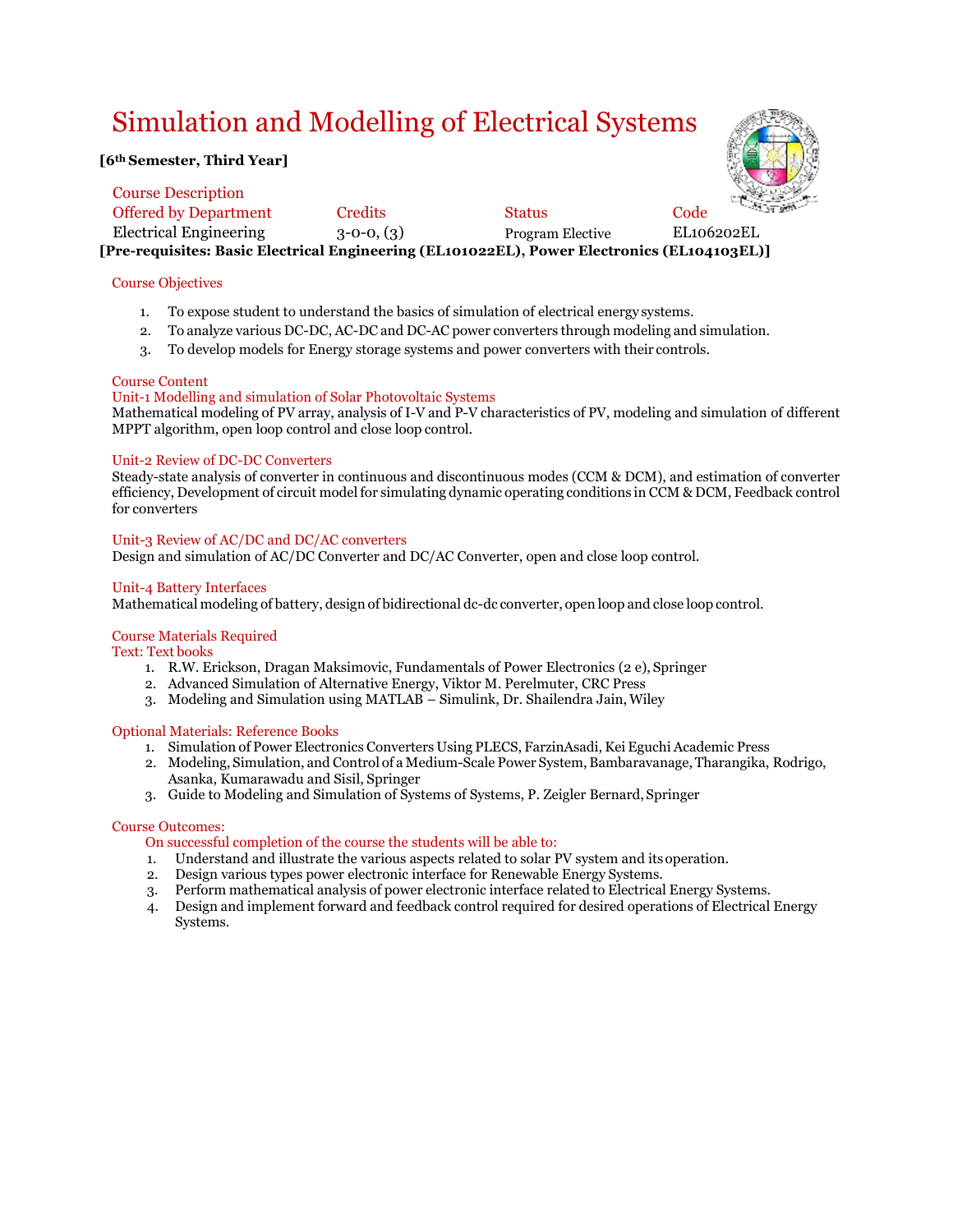|                 | PO <sub>1</sub> | PO <sub>2</sub> | PO <sub>3</sub> | PO <sub>4</sub> | $P_{05}$ | PO <sub>6</sub> | PO7 | PO <sub>8</sub> | PO <sub>9</sub> | <b>PO10</b> | <b>PO11</b> | PO <sub>12</sub> |
|-----------------|-----------------|-----------------|-----------------|-----------------|----------|-----------------|-----|-----------------|-----------------|-------------|-------------|------------------|
| CO <sub>1</sub> | . .             |                 |                 |                 |          | ີ               |     |                 |                 |             |             |                  |
| CO <sub>2</sub> |                 |                 |                 |                 |          |                 |     |                 |                 |             |             |                  |
| CO <sub>3</sub> |                 |                 |                 |                 |          |                 |     |                 |                 |             |             |                  |
| CO4             |                 |                 |                 |                 |          |                 |     |                 |                 |             |             |                  |

### **Mapping of course outcomes with program outcomes**

|                 | PSO <sub>1</sub> | PSO <sub>2</sub> | PSO <sub>3</sub> |
|-----------------|------------------|------------------|------------------|
| CO <sub>1</sub> |                  |                  |                  |
| CO <sub>2</sub> |                  |                  |                  |
| CO <sub>3</sub> |                  |                  |                  |
| CO <sub>4</sub> |                  |                  |                  |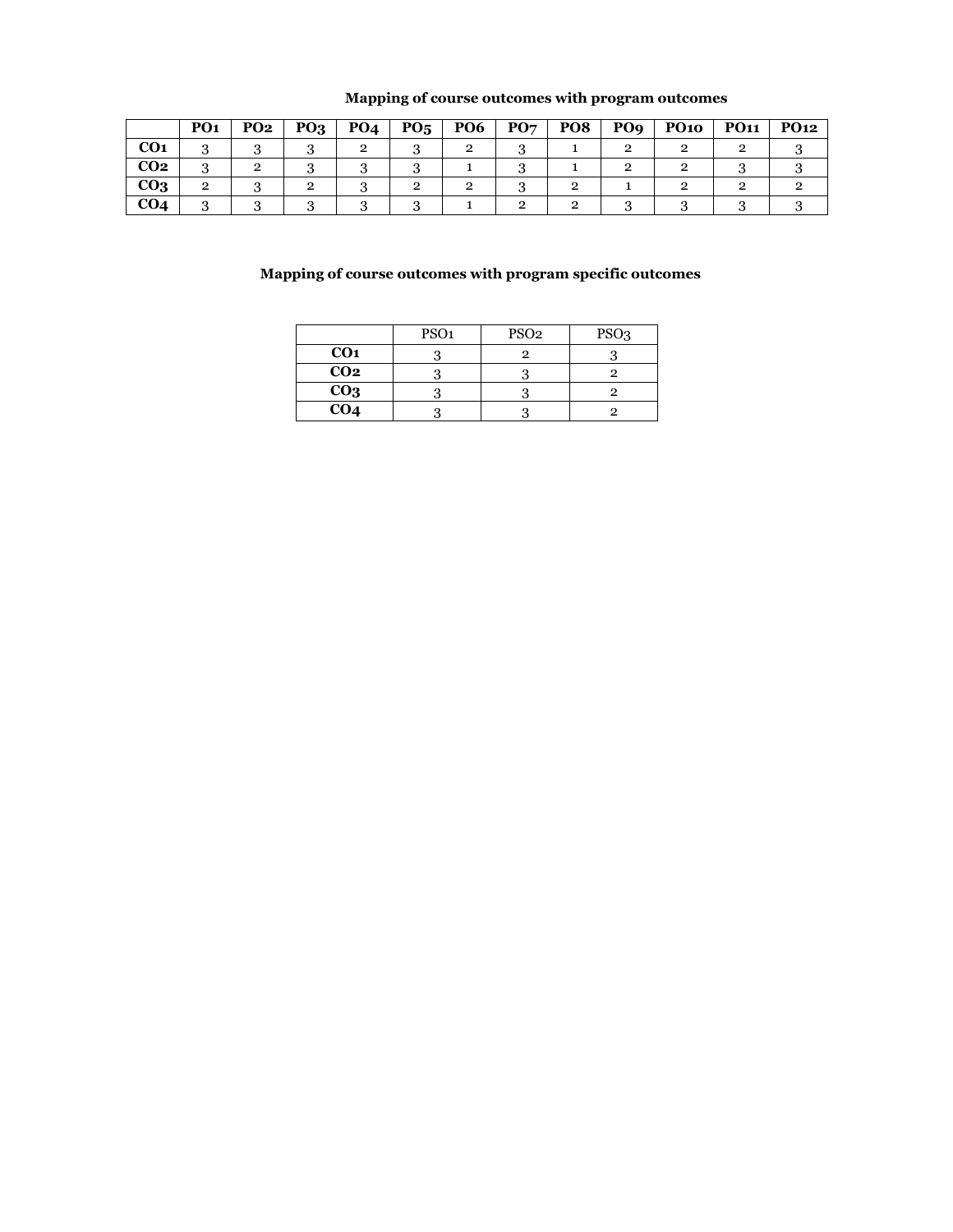## Advanced Instrumentation

[6th Semester, Third Year]

Course Description Offered by Department Credits Status Code Electrical Engineering 3-0-0 (3) Program Elective EL106203EL [Pre-requisites:Electrical Measurement and Instrumentation (EL103101EL)]

#### Course Objectives

To provide in depth knowledge of intelligent sensors, transducers, and other instrumentation tools.

#### Course Content

Unit-1Introduction, Instrumentation-Functional elements of an instrumentation system-Data acquisition systems-DAS; Sensors & transducers, emerging fields, types of sensors, their parameters.

Unit-2 Microelectronic and micro electro-mechanical systems, Primary sensing principles and measurement variables, Sensor performance characteristics and terminology. Transducer measurement circuits, Signal conditioning circuits, Sensor data acquirement. Basic principles of the acquirement and transmission of the data; Fibre-optic sensors-types, working, applications. Bio-medical Instrumentation; Selection of Transducers and Electrodes, Transmission, and reception aspects of Bio-Medical signals.

Unit-3Non-Destructive Testing-NDT tools-Ultrasonics-Pulse Echo method of Flaw detection,Eddy-current testingSignature analysis. Gas Chromatography. Nucleonic sensors & their applications. Intelligent Sensor Systems-Intelligent pressure, Flow, Level, Temperature Sensors, Intelligent sensor application in process control, Complex sensors, biometric sensors, Application of intelligent sensor in biomedical engineering

Unit-4 Future scope of intelligent instruments- Structure, definitions and concepts, Smart sensors, The future of intelligent sensor systems- Multimodal sensors for target recognition, subject tracking, and event understanding. Real World Interfacing – LCD, ADC, Sensors, Stepper motor, keyboard and DAC, USB interfacing, etc.IOT based instrumentation.

#### Course Materials

#### Required Text: Textbooks

- 1. I. R. Sinclair, Sensors and Transducers, John Wiley & Sons.
- 2. ALAN S. Morris, Principles of Measurement & Instrumentation. New Delhi, PHI Pvt. Ltd.

#### Optional Materials: Reference Books

- 1. J. R. Brauer, Magnetic Actuators and Sensors, Wiley-IEEE Press.
- 2. D. Patranabis, Sensors and Transducers, PHI, New Delhi
- 3. Barney, G.C., Intelligent instruments, HemelHempsteao: Prentice Hall.

#### Course Outcomes

On successful completion of the course students will be able to:

- 1. Demonstrate an understanding of basic concept of industrial instrumentation.
- 2. Elucidate knowledge of different types of sensors with their working.
- 3. Illustrate about intelligent instrumentation using smart sensors.
- 4. Apply the concept of intelligent instrumentation for solving real world problems.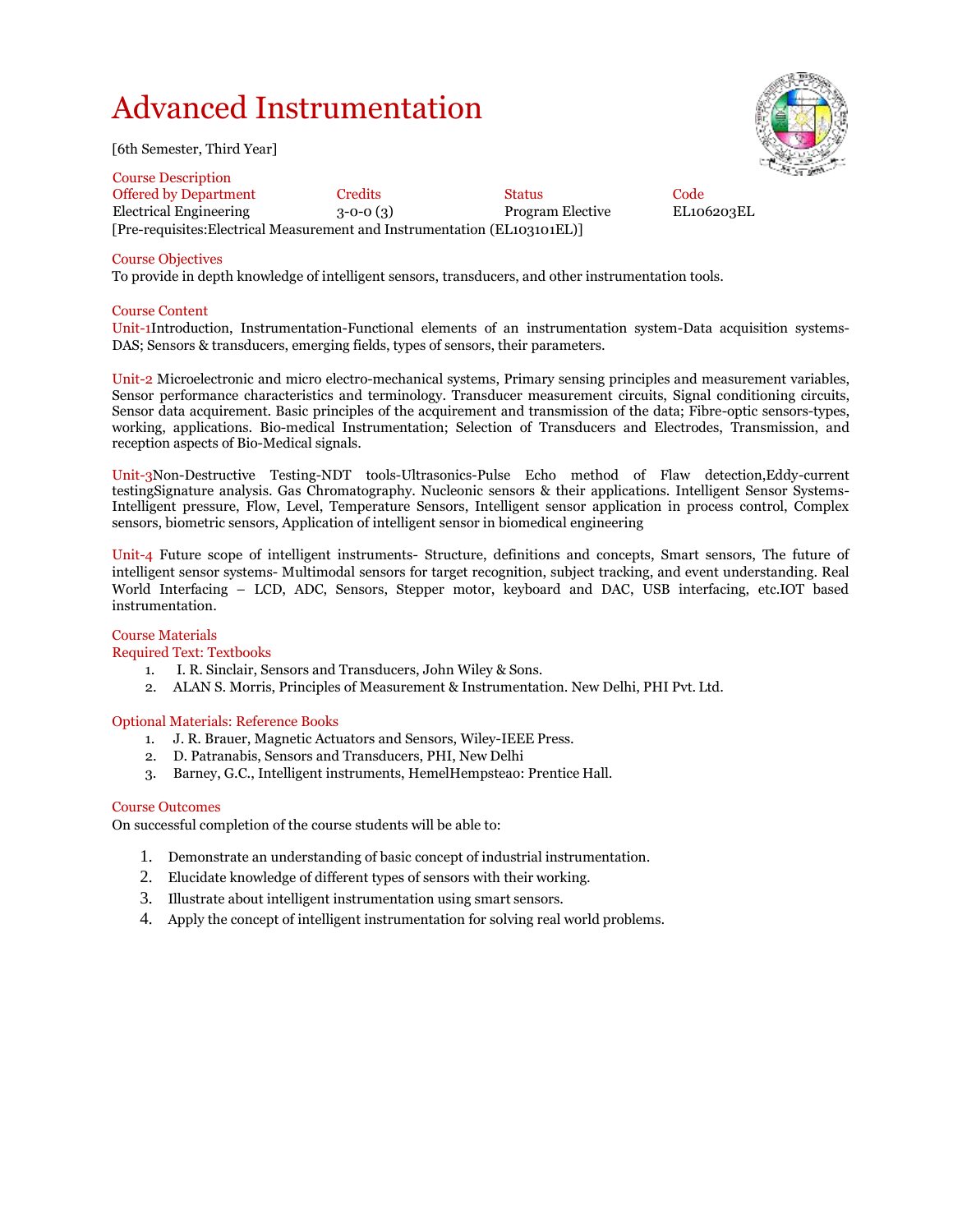### **Mapping of COs and POs**

|                 | <b>PO1</b>     |                | $PO2$ $PO3$    |                |  |  |  | PO4   PO5   PO6   PO7   PO8   PO9   PO10   PO11 | <b>PO12</b> |
|-----------------|----------------|----------------|----------------|----------------|--|--|--|-------------------------------------------------|-------------|
| CO <sub>1</sub> | $\overline{2}$ | $\overline{2}$ | $\overline{2}$ | $\overline{2}$ |  |  |  |                                                 |             |
| CO <sub>2</sub> | 3              | 3              | 3              | 3              |  |  |  |                                                 |             |
| CO <sub>3</sub> | 3              | 3              | 3              | 3              |  |  |  | $\overline{2}$                                  |             |
| CO <sub>4</sub> | 3              | 3              | 3              | 3              |  |  |  | $\mathfrak{D}$                                  |             |

|                 | PSO <sub>1</sub> | PSO <sub>2</sub> | PSO <sub>3</sub> |
|-----------------|------------------|------------------|------------------|
| CO <sub>1</sub> | $\overline{2}$   | $\overline{2}$   |                  |
| CO <sub>2</sub> | 3                | $\overline{2}$   | $\overline{2}$   |
| CO <sub>3</sub> | 3                | $\overline{2}$   | $\overline{2}$   |
| CO <sub>4</sub> | 3                | 2                | $\overline{2}$   |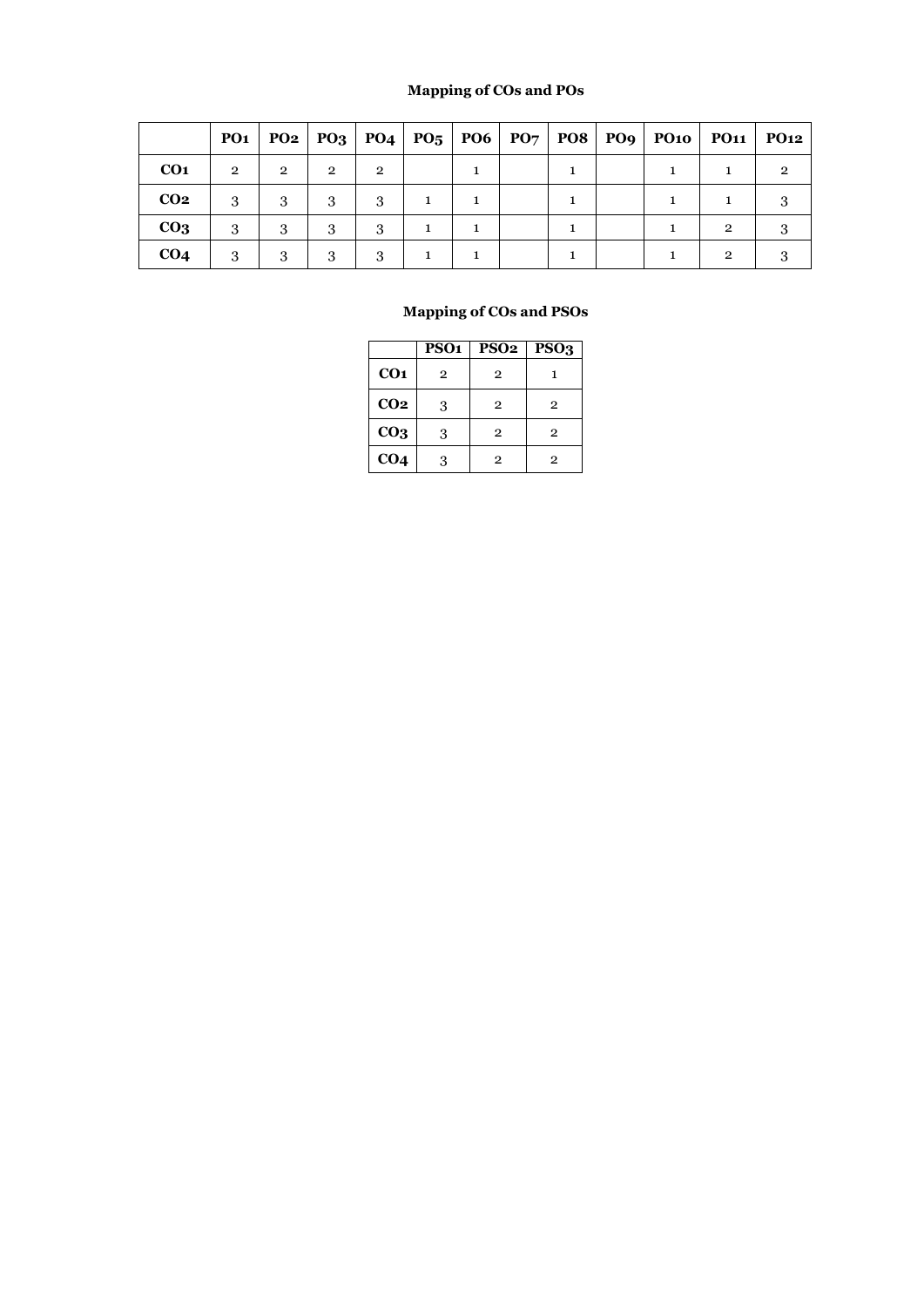# Power Quality

[6th Semester, Third Year]



Course Description Offered by Department Credits Status Code 3-0-0, (3) PE EL106204EL [Pre-requisites: Power System and Power Electronics]

#### Course Objectives

- 1. To develop understandings of power quality issues
- 2. To enhance the ability to find out the solutions for those power quality issues.
- 3. To impart knowledge of different power quality improvement methods

#### Course Content

#### Unit 1 Introduction

Power quality-voltage quality-overview of power quality phenomena-classification of power quality issues-power quality measures and standards-THD-TIF-DIN-C-message weights-flicker factor transient phenomenaoccurrence of power quality problems-power acceptability curves-IEEE guides, standards and recommended practices.

#### UNIT 2 Harmonics

Individual and total harmonic distortion-RMS value of a harmonic waveform-triplex harmonics-important harmonic introducing devices-SMPS-Three phase power converters-arcing devices saturable devices-harmonic distortion of fluorescent lamps-effect of power system harmonics on power system equipment and loads. Modelling of networks and components under non-sinusoidal conditions transmission and distribution systems- shunt capacitors-transformers-electric machines-ground systems loads that cause power quality problems-power quality problems created by drives and its impact on drives.

#### UNIT 3 Power factor improvement

Passive Compensation. Passive Filtering. Harmonic Resonance. Impedance Scan Analysis- Active Power Factor Corrected Single Phase Front End, Control Methods for Single Phase APFC, Three Phase APFC and Control Techniques, PFC Based on Bilateral Single Phase and Three Phase Converter. Static VAR compensators-SVC and STATCOM.

#### UNIT 4 Active Harmonic Filtering

Shunt Injection Filter for single phase, three-phase three-wire and three-phase four-wire systems. d-q domain control of three phase shunt active filters uninterruptible power supplies constant voltage transformers- series active power filtering techniques for harmonic cancellation and isolation. Dynamic Voltage Restorers for sag , swell and flicker problems. Grounding and wiring introduction-NEC grounding requirements-reasons for groundingtypical grounding and wiring problems- solutions to grounding and wiring problems.

#### Course Materials

#### Required Text: Text books

- 1. G.T. Heydt, "Electric power quality", McGraw-Hill Professional, 2007.
- 2.Math H. Bollen, "Understanding Power Quality Problems : Voltage Sags and Interruptions", Wiley India Pvt. Ltd., 2011.
- 3. J. Arrillaga N.R. Watson, S. Chen, "Power System Quality Assessment", Wiley India Pvt. Ltd., 2011.
- 4. J. Arrillaga, B.C. Smith, N.R. Watson & A. R.Wood , "Power system Harmonic Analysis",1st Edition, Wiley India Exclusive (CBS), 2018.

#### Optional Materials: Reference Books

- 1.R.C. Dugan, Mark F Mcgranaghan, H Wayne Beaty, Surya Santoso, "Electrical Power Systems Quality", 3rd edition, Mc-Graw-Hill Education, 2017.
- 2.Derek A. Paice, Power Electronic Converter Harmonics : Multipulse Methods for Clean Power, 1st edition, Wiley-IEEE Press, 1999.
- 3. T J E Miller, Reactive Power Control In Electric Systems, Wiley India Pvt. Ltd,2010.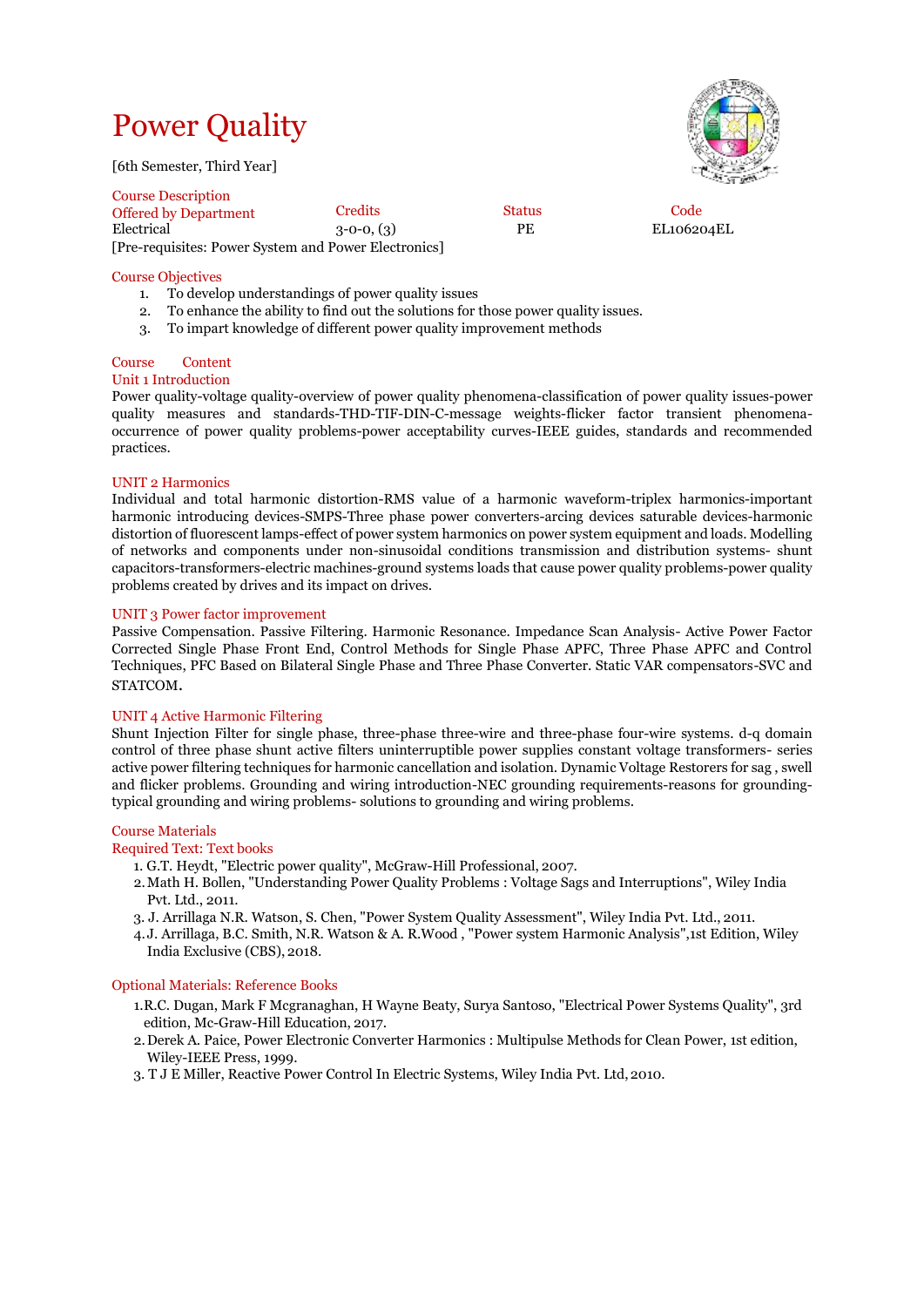#### **Course Outcomes: After the completion of the course the student will be able to**

- 1. Recall knowledge of various issues related to power quality.
- 2. Experiment with the significance of harmonics.
- 3. Analyse the performance of power factor improvement methods.
- 4. Design of harmonic minimization techniques.

#### **Mapping of COs and POs**

|                 | PO <sub>1</sub> | <b>PO2</b> | PQ <sub>3</sub> | <b>PO4</b> | $P_{05}$ | <b>PO6</b> | $\mathbf{P}\mathbf{O}\mathbf{7}$ | <b>PO8</b>     | <b>PO9</b>     |   | $P010$ PO11 | <b>PO12</b> |
|-----------------|-----------------|------------|-----------------|------------|----------|------------|----------------------------------|----------------|----------------|---|-------------|-------------|
| CO <sub>1</sub> |                 |            |                 | $\Omega$   | റ        | $\Omega$   | $\mathcal{P}$                    | 2              |                |   |             |             |
| CO <sub>2</sub> |                 |            |                 |            |          | റ          | റ                                | $\overline{2}$ |                | റ |             |             |
| CO <sub>3</sub> |                 |            |                 |            |          |            | ີ                                | ົ              | $\mathfrak{D}$ | 2 | ົ           |             |
| CO <sub>4</sub> |                 |            |                 |            |          |            | $\Omega$                         | 2              | $\mathbf{2}$   |   | ົ           |             |

|                 | PSO <sub>1</sub> | PSO <sub>2</sub> | PSO <sub>3</sub> |
|-----------------|------------------|------------------|------------------|
| CO <sub>1</sub> | 3                | $\overline{2}$   | 2                |
| CO <sub>2</sub> | 3                | 2                | $\overline{2}$   |
| CO <sub>3</sub> | 3                |                  | 3                |
| CO <sub>4</sub> |                  | 2                | 2                |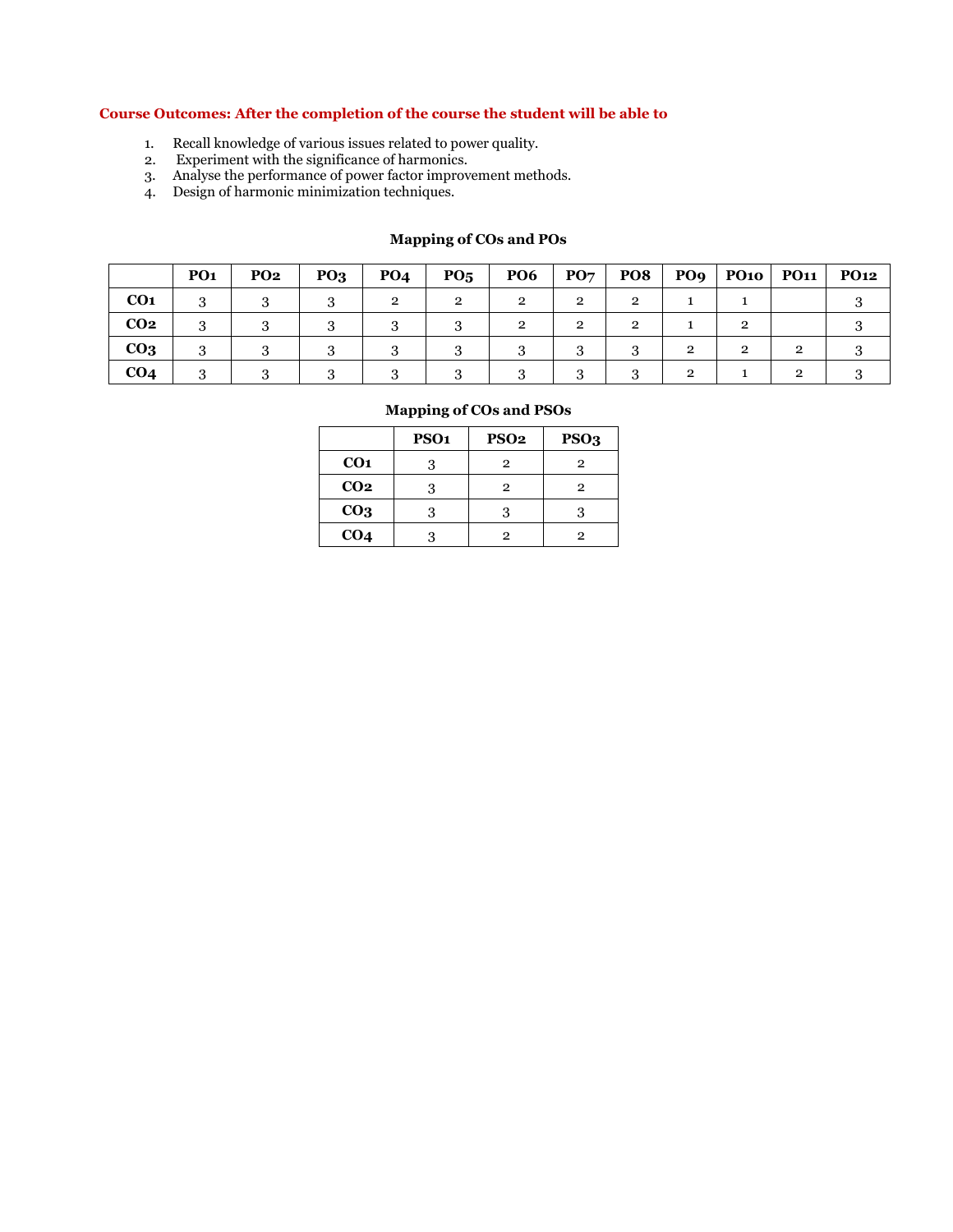## System Modelling and Identification

[6th Semester, Third Year]

Course Description Offered by Department Credits Status Code Electrical Engineering 3-0-0, (3) PE EL106205EL [Pre-requisites: Control System Engineering(EL105101EL)]



#### Course Objectives

Exposing the students to techniques for system identification and parameter estimation of dynamical systems

#### Unit I: System Modeling

Mathematical modelling of physical systems, Representation of Lumped and Distributed Systems, Transfer Function, State Space Modeling, Black-box modeling

#### Unit II: Introduction to System Identification

Parameter estimation using input-output data, Least squares algorithm, Generalized, weighted and recursive least squares. Precision of parameter estimates, Instrumental variable method, Autoregressive modelling (linear and nonlinear). Applications of system identification in Electrical Engineering

#### Unit III: Identification in time and frequency domain

Kalman filter, extended Kalman filter, LMS based adaptive filter, Likelihood functions and maximum likelihood estimation (MLE); Singular value decomposition (SVD); Order and structure determination, Yule-Walker equation; Multi-variable system representation, controllability and observability indices

#### Unit IV: Nonlinear system identification

Use of optimization techniques in parameter estimation and system identification, Nonlinear system identification using soft computing techniques. Course Materials

#### Required Text: Text books

1.L Ljung, System Identification: Theory for the user, Prentice Hall, 1995.

2.O. Nellles, Nonliner System Identification, From classical approaches to neural networks and fuzzy models, Springer, 2001.

3.R. Pintelon and J. Schoukens, System Identification, A Frequency Domain Approach, Wiley-IEEE press, 2012

#### Course Outcomes(CO)

- 1. Apply fundamental laws and principles to mathematically model dynamic systems in both time and frequency domain
- 2. Estimate model parameters from the input-output experimental data.
- 3. Develop state space equations and transfer function for SISO and MIMO systems.
- 4. Identify nonlinear systems using optimization and soft-computing techniques

#### **Mapping and Correlation of COs with POs**

|                 | PO1 |  |  |  |  | $PO2   PO3   PO4   PO4   PO5   PO6   PO7   PO8   PO9   PO10   PO11   PO12$ |  |
|-----------------|-----|--|--|--|--|----------------------------------------------------------------------------|--|
| CO <sub>1</sub> |     |  |  |  |  |                                                                            |  |
| CO <sub>2</sub> | o   |  |  |  |  |                                                                            |  |
| CO <sub>3</sub> |     |  |  |  |  |                                                                            |  |
| CO <sub>4</sub> | ົ   |  |  |  |  |                                                                            |  |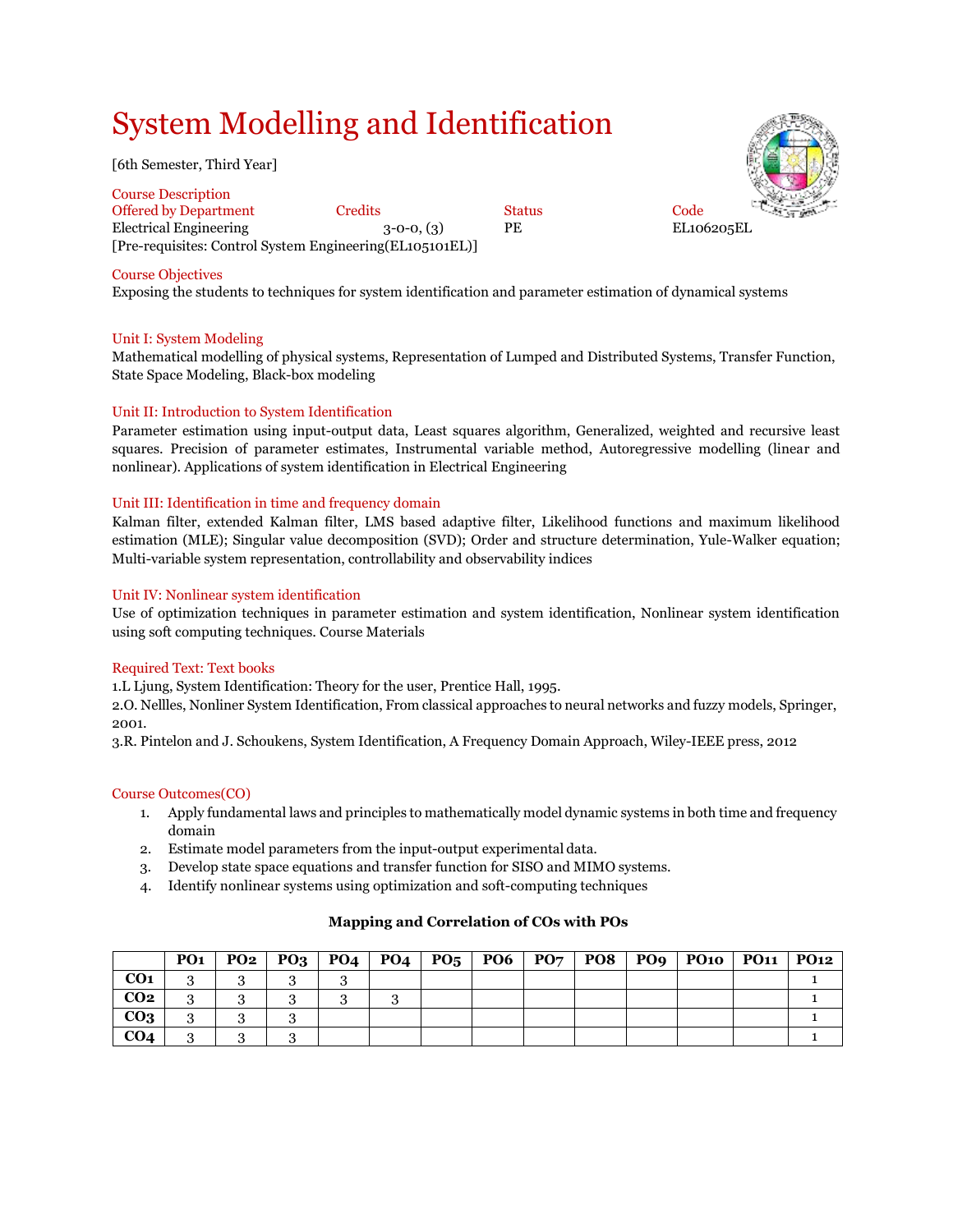### **Mapping and Correlation of COs with PSOs**

|                 | PSO <sub>1</sub> | PSO <sub>2</sub> | PSO <sub>3</sub> |
|-----------------|------------------|------------------|------------------|
| CO <sub>1</sub> | 3                |                  |                  |
| CO <sub>2</sub> | 3                |                  |                  |
| CO <sub>3</sub> | 3                |                  |                  |
| CO <sub>4</sub> | 3                |                  |                  |
| CO <sub>5</sub> | ર                |                  |                  |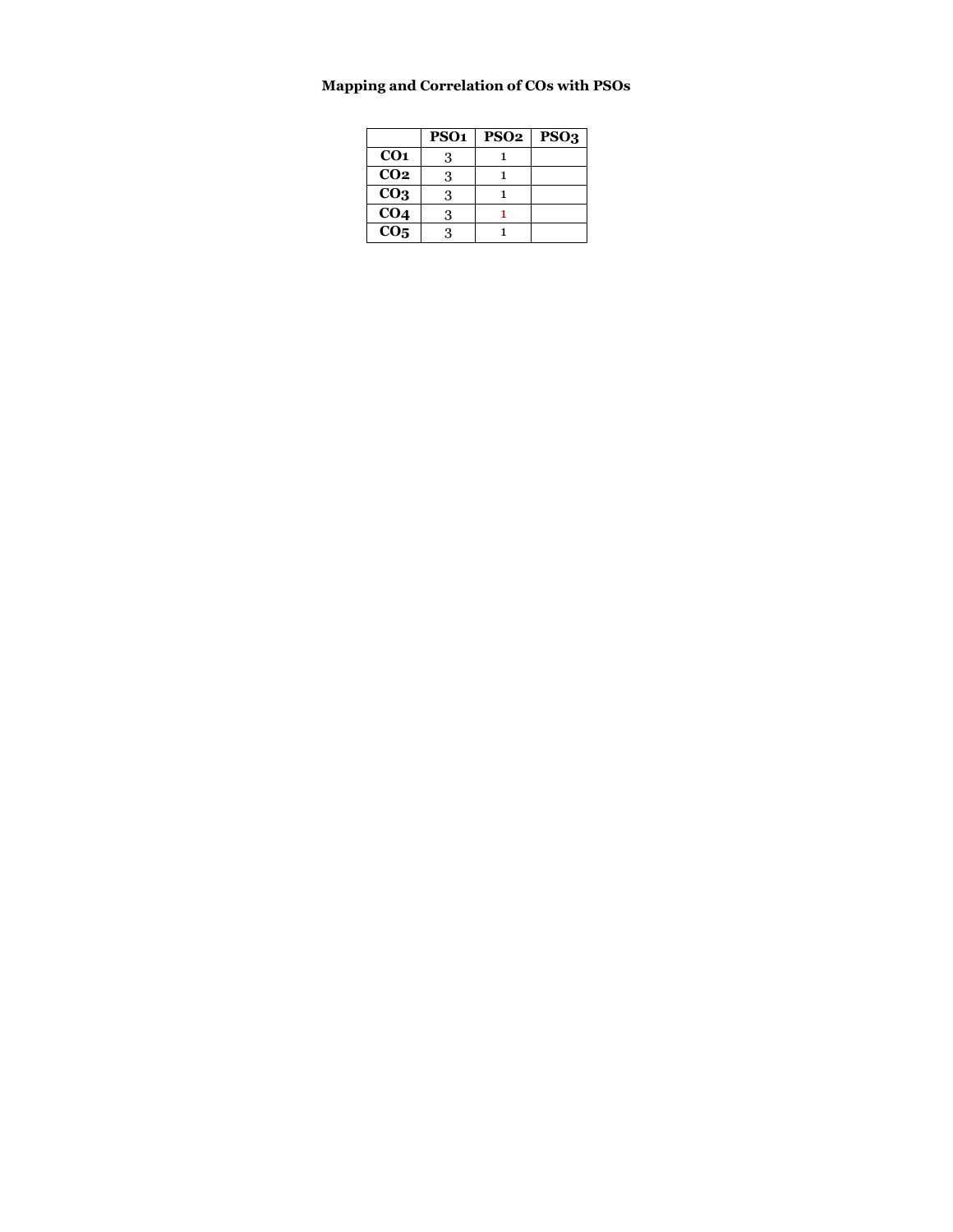## Extra High Voltage AC Transmission

[6th Semester, Third Year]

Course Description Offered by Department Credits Status Code Electrical Engineering 3-0-0, (3) Program Elective EL106206EL [Pre-requisites: Electrical Power System (EL103105EL)]

#### Course Objectives

- 1. To understand the basic concepts of EHV AC transmission system.
- 2. To calculate Line inductance, capacitances, and voltage gradient of bundled conductors.
- 3. To identify corona effects on transmission line and understand the effect of Radio Interference.
- 4. To analyze the electrostatic field, travelling waves on EHV transmission system.
- 5. To understand and compute the induced over voltages due to lightning and switching signals.

#### Course Content

#### UNIT-I EHV Trends and Preliminaries

Overview of Electrical power transmission at high voltages, Standard Transmission Voltages, Average Values of Line Parameters, Power-Handling Capacity and Line Loss, Mechanical Considerations in Line Performance, Generation of high voltage AC, impulse voltage.

#### UNIT-II EHV Line parameters

EHV line conductor resistance, Temperature Rise of Conductors and Current-Carrying Capacity, Bundled Conductors, Inductance, and capacitance calculations of EHV line and multiconductor configurations, sequence inductance and capacitance.

#### UNIT-III Corona Effects

Power loss, Corona-Loss Formula, q–V Diagram and Corona Loss, Travelling Waves Attenuation due to corona, Audible Noise limits and measurements, Single-Phase and 3-Phase AN Levels, Corona Pulses Generation and Properties, Frequency Spectrum, modes of propagation – excitation function – measurement of RI, RIV and excitation functions.

#### UNIT-IV Electrostatic field and Theory of Travelling Waves

Electrostatic field of EHV/AC lines – effect on humans, animals and plants – electrostatic induction in unenergized circuit of double-circuit line – electromagnetic interference, Traveling wave expression and solution- source of excitation. Terminal conditions- open circuited and short-circuited end- reflection and refraction coefficients-Lumped parameters of distributed lines-generalized constants-No load voltage conditions and charging current.

#### UNIT-V Lightning and switching surges on EHV line

Lightning Strokes to Lines, Stroke Mechanism, Lightning Protection Problem, Tower-Footing Resistance, Insulation Coordination Based on Lightning, Switching Surges Calculation, Reduction of Switching Surge Overvoltage.

#### Course Materials

Required Text: Textbooks

- 1. Extra High Voltage AC Transmission Engineering by R.D. Begamudre, New age international, 2006.
- 2. High Voltage Engineering by M. S. Naidu, and V. Kamaraju, McGraw-Hill,2013.
- 3. HVAC and DC Transmission by S. Rao, Khanna Publishers, 2012.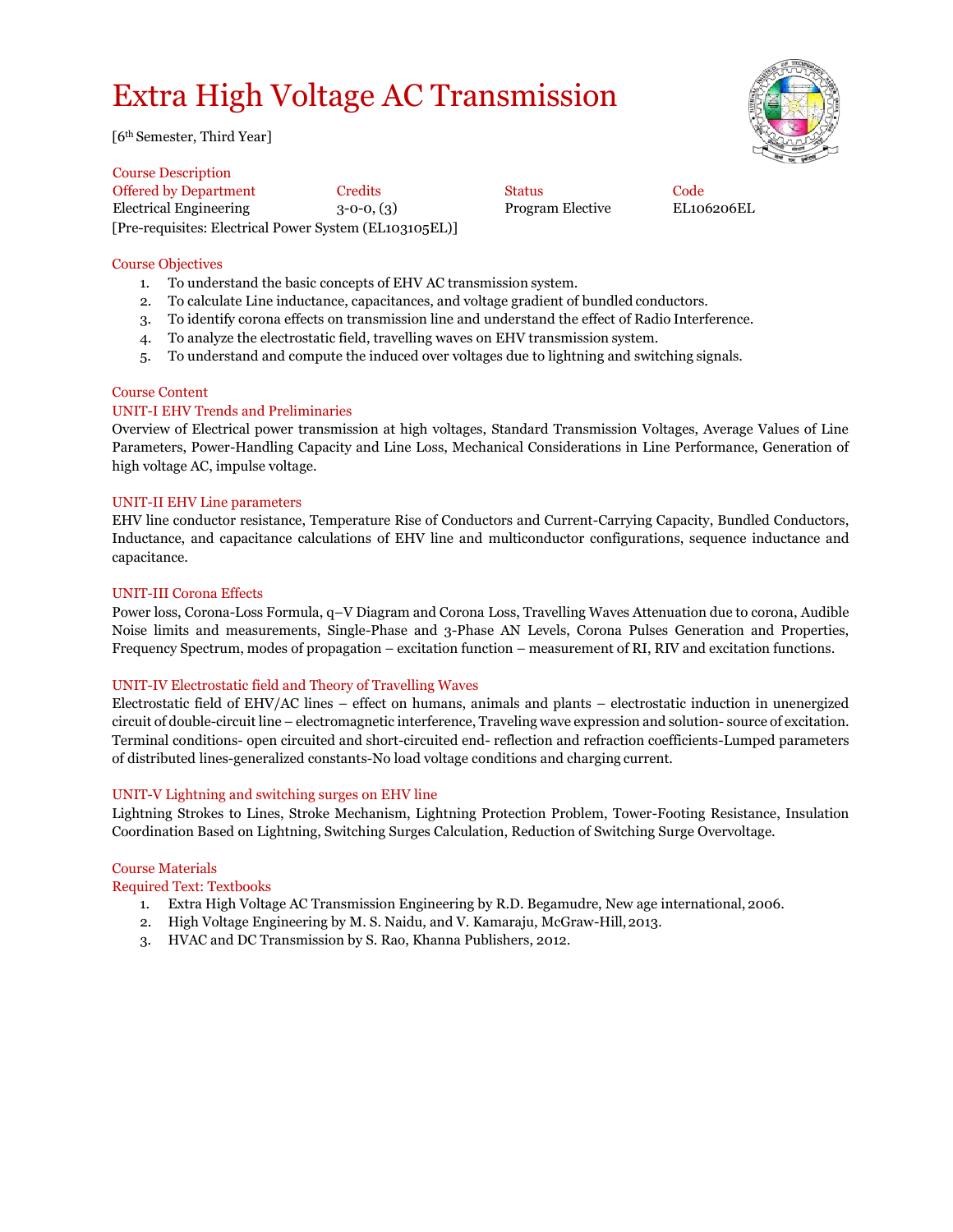### **Mapping of course outcomes with program outcomes**

|                 | PO <sub>1</sub> | <b>PO2</b> | PO <sub>3</sub> | <b>PO4</b> | PO <sub>5</sub> | <b>PO6</b>   | PO <sub>7</sub> | <b>PO8</b> | PO <sub>9</sub> | $\bf{PO1O}$ | <b>PO11</b> | <b>PO12</b> |
|-----------------|-----------------|------------|-----------------|------------|-----------------|--------------|-----------------|------------|-----------------|-------------|-------------|-------------|
| CO <sub>1</sub> |                 |            |                 |            |                 |              |                 |            |                 |             |             |             |
| CO <sub>2</sub> |                 |            | .,              |            |                 |              |                 |            |                 |             |             |             |
| CO <sub>3</sub> |                 |            |                 | ົ          |                 | $\mathbf{2}$ | 2               |            |                 |             |             |             |
| CO <sub>4</sub> | $\cdot$         |            | $\overline{2}$  |            |                 | $\mathbf{2}$ |                 |            |                 |             |             |             |
| CO <sub>5</sub> |                 |            |                 | റ          |                 |              |                 |            |                 |             |             |             |

|                 | PSO <sub>1</sub> | PSO <sub>2</sub> | PSO <sub>3</sub> |
|-----------------|------------------|------------------|------------------|
| CO <sub>1</sub> |                  |                  |                  |
| CO <sub>2</sub> |                  |                  |                  |
| CO <sub>3</sub> |                  |                  |                  |
| CO <sub>4</sub> |                  |                  |                  |
| CO <sub>5</sub> |                  |                  |                  |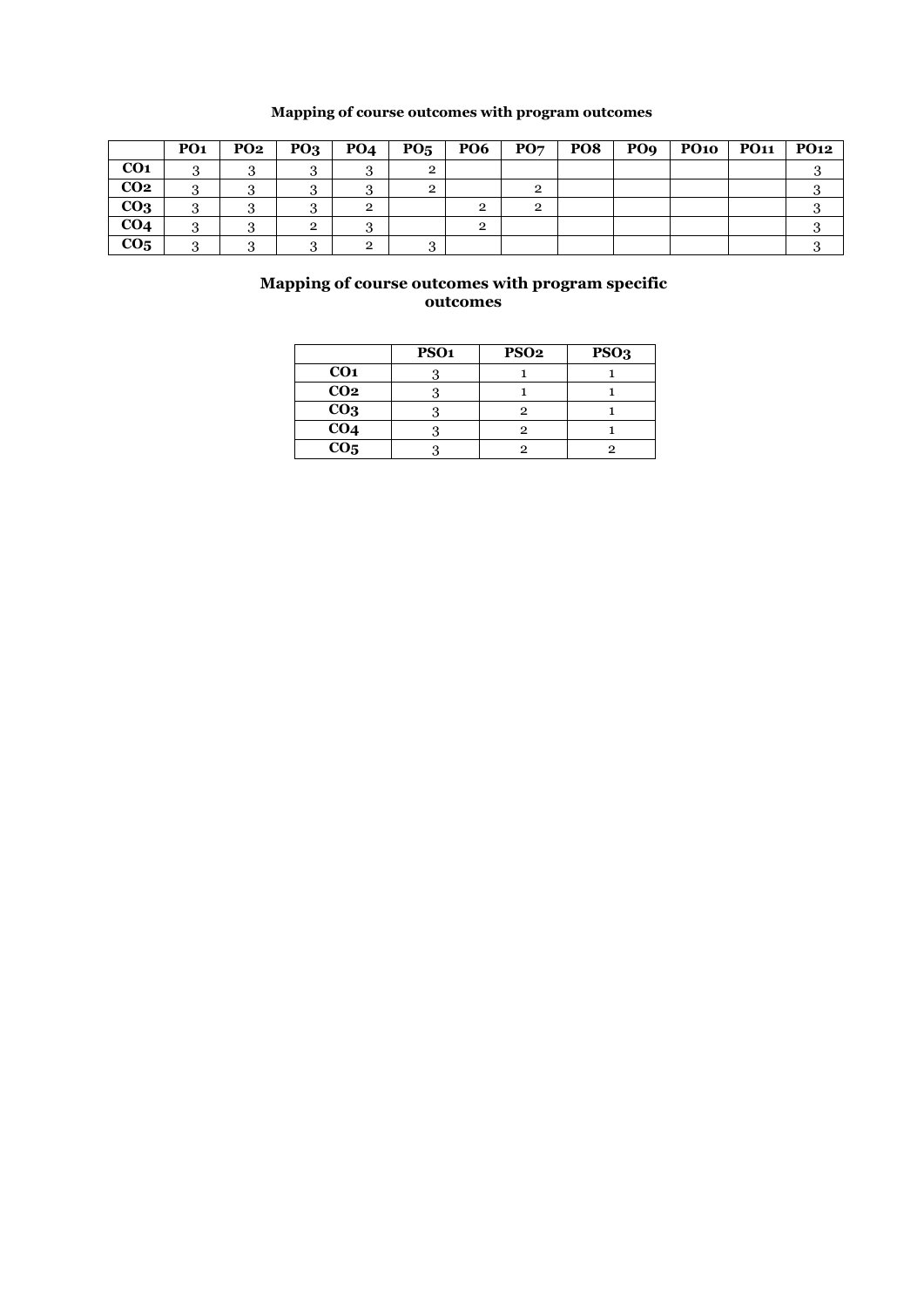## Design of Photovoltaic Systems

[6th Semester, Third Year]

Course Description Offered by Department Credits Status Code<br>
Electrical Engineering 3-0-0, (3) Open Elective EL10 Electrical Engineering 3-0-0, (3) Open Elective EL106301EL [Pre-requisites: Basic Electrical Engineering (EL101022EL), Power Electronics (EL104103EL)]

#### Course Objectives

- 1. To understand basic knowledge of solar cell, working principle and its interconnectionmethods
- 2. To impart modeling of PV system and knowledge of battery storage systems
- 3. To understand concept of maximum power point tracking algorithms in MATLAB.

#### Course Content

#### Unit-I PV Cell Fundamentals

[PV cell characteristics and equivalent circuit,](https://onlinecourses.nptel.ac.in/noc20_ee57/unit?unit=18&lesson=21) [Model of PV cell](https://onlinecourses.nptel.ac.in/noc20_ee57/unit?unit=18&lesson=22) [Short Circuit, Open Circuit and peak power](https://onlinecourses.nptel.ac.in/noc20_ee57/unit?unit=18&lesson=23) [parameters,](https://onlinecourses.nptel.ac.in/noc20_ee57/unit?unit=18&lesson=23) [Datasheet study,](https://onlinecourses.nptel.ac.in/noc20_ee57/unit?unit=18&lesson=24) [Cell efficiency,](https://onlinecourses.nptel.ac.in/noc20_ee57/unit?unit=18&lesson=25) [Effect of temperature,](https://onlinecourses.nptel.ac.in/noc20_ee57/unit?unit=18&lesson=26) [Temperature effect calculation example,](https://onlinecourses.nptel.ac.in/noc20_ee57/unit?unit=18&lesson=27) [Fill](https://onlinecourses.nptel.ac.in/noc20_ee57/unit?unit=18&lesson=28) [factor,](https://onlinecourses.nptel.ac.in/noc20_ee57/unit?unit=18&lesson=28) [PV cell simulation.](https://onlinecourses.nptel.ac.in/noc20_ee57/unit?unit=18&lesson=29)

#### Unit-II Series and Parallel Interconnection of PV modules

[Identical cells in series,](https://onlinecourses.nptel.ac.in/noc20_ee57/unit?unit=34&lesson=35) [Load line,](https://onlinecourses.nptel.ac.in/noc20_ee57/unit?unit=34&lesson=36) [Non-identical cells in series,](https://onlinecourses.nptel.ac.in/noc20_ee57/unit?unit=34&lesson=37) [Protecting cells in series,](https://onlinecourses.nptel.ac.in/noc20_ee57/unit?unit=34&lesson=38) [Interconnecting modules](https://onlinecourses.nptel.ac.in/noc20_ee57/unit?unit=34&lesson=39) [in series,](https://onlinecourses.nptel.ac.in/noc20_ee57/unit?unit=34&lesson=39) [Simulation of cells in series,](https://onlinecourses.nptel.ac.in/noc20_ee57/unit?unit=34&lesson=40) [Identical cells in parallel,](https://onlinecourses.nptel.ac.in/noc20_ee57/unit?unit=34&lesson=41) [Non-identical cells in parallel,](https://onlinecourses.nptel.ac.in/noc20_ee57/unit?unit=34&lesson=42) [Protecting cells in](https://onlinecourses.nptel.ac.in/noc20_ee57/unit?unit=34&lesson=43) [parallel,](https://onlinecourses.nptel.ac.in/noc20_ee57/unit?unit=34&lesson=43) [Interconnecting modules,](https://onlinecourses.nptel.ac.in/noc20_ee57/unit?unit=34&lesson=44) [Simulation of cells in parallel,](https://onlinecourses.nptel.ac.in/noc20_ee57/unit?unit=34&lesson=45) [Measuring I-V characteristics.](https://onlinecourses.nptel.ac.in/noc20_ee57/unit?unit=34&lesson=46)

#### Unit-III Sizing of PV and Battery Storage

[Sizing PV for applications without batteries,](https://onlinecourses.nptel.ac.in/noc20_ee57/unit?unit=66&lesson=67) [PV sizing examples,](https://onlinecourses.nptel.ac.in/noc20_ee57/unit?unit=66&lesson=68) [Batteries -](https://onlinecourses.nptel.ac.in/noc20_ee57/unit?unit=66&lesson=69) intro[, Capacity,](https://onlinecourses.nptel.ac.in/noc20_ee57/unit?unit=66&lesson=70) [Efficiency,](https://onlinecourses.nptel.ac.in/noc20_ee57/unit?unit=66&lesson=73) [Energy](https://onlinecourses.nptel.ac.in/noc20_ee57/unit?unit=66&lesson=74) [and](https://onlinecourses.nptel.ac.in/noc20_ee57/unit?unit=66&lesson=74)  [power densities, B](https://onlinecourses.nptel.ac.in/noc20_ee57/unit?unit=66&lesson=74)atteries - [Comparison,](https://onlinecourses.nptel.ac.in/noc20_ee57/unit?unit=66&lesson=71) [Battery selection,](https://onlinecourses.nptel.ac.in/noc20_ee57/unit?unit=66&lesson=75) [Other energy storage methods,](https://onlinecourses.nptel.ac.in/noc20_ee57/unit?unit=66&lesson=76) [PV system design-](https://onlinecourses.nptel.ac.in/noc20_ee57/unit?unit=66&lesson=77) [Load](https://onlinecourses.nptel.ac.in/noc20_ee57/unit?unit=66&lesson=77)  [profile, s](https://onlinecourses.nptel.ac.in/noc20_ee57/unit?unit=66&lesson=77)election of [PV system design-](https://onlinecourses.nptel.ac.in/noc20_ee57/unit?unit=66&lesson=79) Battery size an[d PV array size a](https://onlinecourses.nptel.ac.in/noc20_ee57/unit?unit=66&lesson=80)s per the applications.

#### Unit-IV Maximum Power Point Tracking

[MPPT concept,](https://onlinecourses.nptel.ac.in/noc20_ee57/unit?unit=82&lesson=83) MPPT algorithms, [Input impedance of DC-DC converters -](https://onlinecourses.nptel.ac.in/noc20_ee57/unit?unit=82&lesson=84) Boost converter ,Buck converter[, Buck-](https://onlinecourses.nptel.ac.in/noc20_ee57/unit?unit=82&lesson=86)[Boost converter, P](https://onlinecourses.nptel.ac.in/noc20_ee57/unit?unit=82&lesson=86)V module in MATLAB, Application in Engineering field.

#### Course Materials

Required Text: Textbooks

- 1. Chenming, H. and White, R. M., Solar Cells from B to Advanced Systems, McGraw Hill BookCo.
- 2. B. H. Khan, Non-conventional energy resources, McGraw hill.
- 3. Ruschenbach, H. S., Reinhold, N. Y., Solar Cell Array Design Handbook.

#### Optional Materials: Reference Books

- 1. Modeling of photovoltaic systems using Matlab: Simplified green codes. Khatib, Tamer, and Wilfried Elmenreich. John Wiley & Sons, 2016.
- 2. Solar electricity handbook: A simple, practical guide to solar energy-designing and installing photovoltaic solar electric systems. Boxwell, Michael. Greenstream publishing, 2010.
- 3. Photovoltaic design & installation for DUMMIES. Mayfield, Ryan. John Wiley & Sons.

#### Course Outcome:

On successful completion of the course the students will be able to:

- 1. Illustrate the various aspects of solar PV system and its operation.
- 2. Design and Analyze interconnected Solar PV systems and its usage in different fields.
- 3. Selection of battery storage systems for different PV system
- 4. Implement maximum power point tracking PV Systems for various converters used in Engineering applications

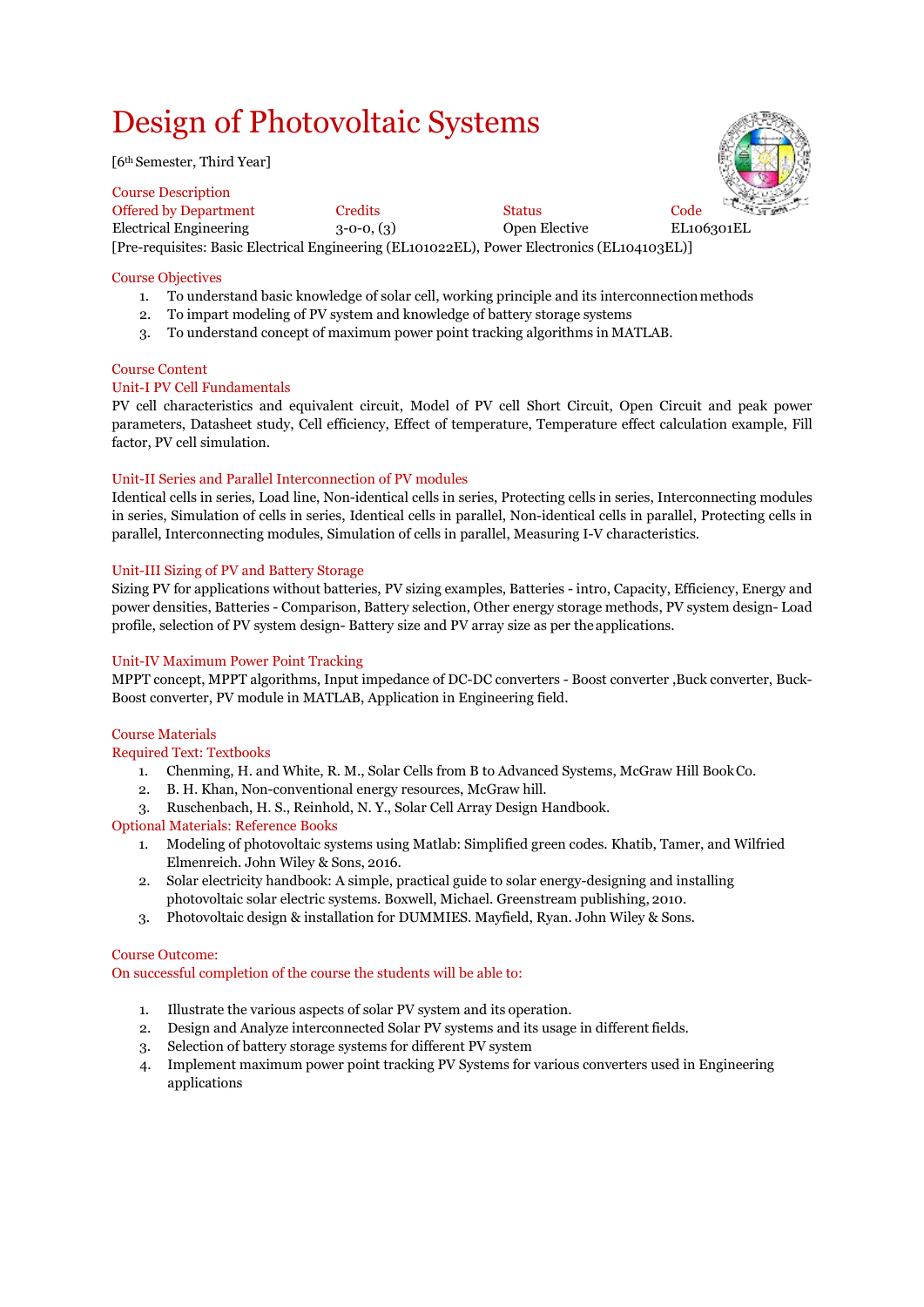|                 | PO <sub>1</sub> | <b>PO2</b> | PO <sub>3</sub> | PO <sub>4</sub> | $P_{05}$ | <b>PO6</b> | PO7 | PO8 | PO <sub>9</sub> | <b>PO10</b> | <b>PO11</b> | <b>PO12</b> |
|-----------------|-----------------|------------|-----------------|-----------------|----------|------------|-----|-----|-----------------|-------------|-------------|-------------|
| CO <sub>1</sub> |                 |            |                 |                 |          |            |     |     |                 |             |             |             |
| CO <sub>2</sub> |                 |            |                 |                 |          |            |     |     |                 |             |             |             |
| CO <sub>3</sub> |                 |            |                 |                 |          |            |     |     |                 |             |             |             |
| CO <sub>4</sub> |                 |            |                 |                 |          |            |     |     |                 |             |             |             |

#### **Mapping of course outcomes with program outcomes**

|                 | PSO <sub>1</sub> | PSO <sub>2</sub> | PSO <sub>3</sub> |
|-----------------|------------------|------------------|------------------|
| CO <sub>1</sub> |                  |                  |                  |
| CO <sub>2</sub> |                  |                  |                  |
| CO <sub>3</sub> |                  |                  |                  |
| CO <sub>4</sub> |                  |                  |                  |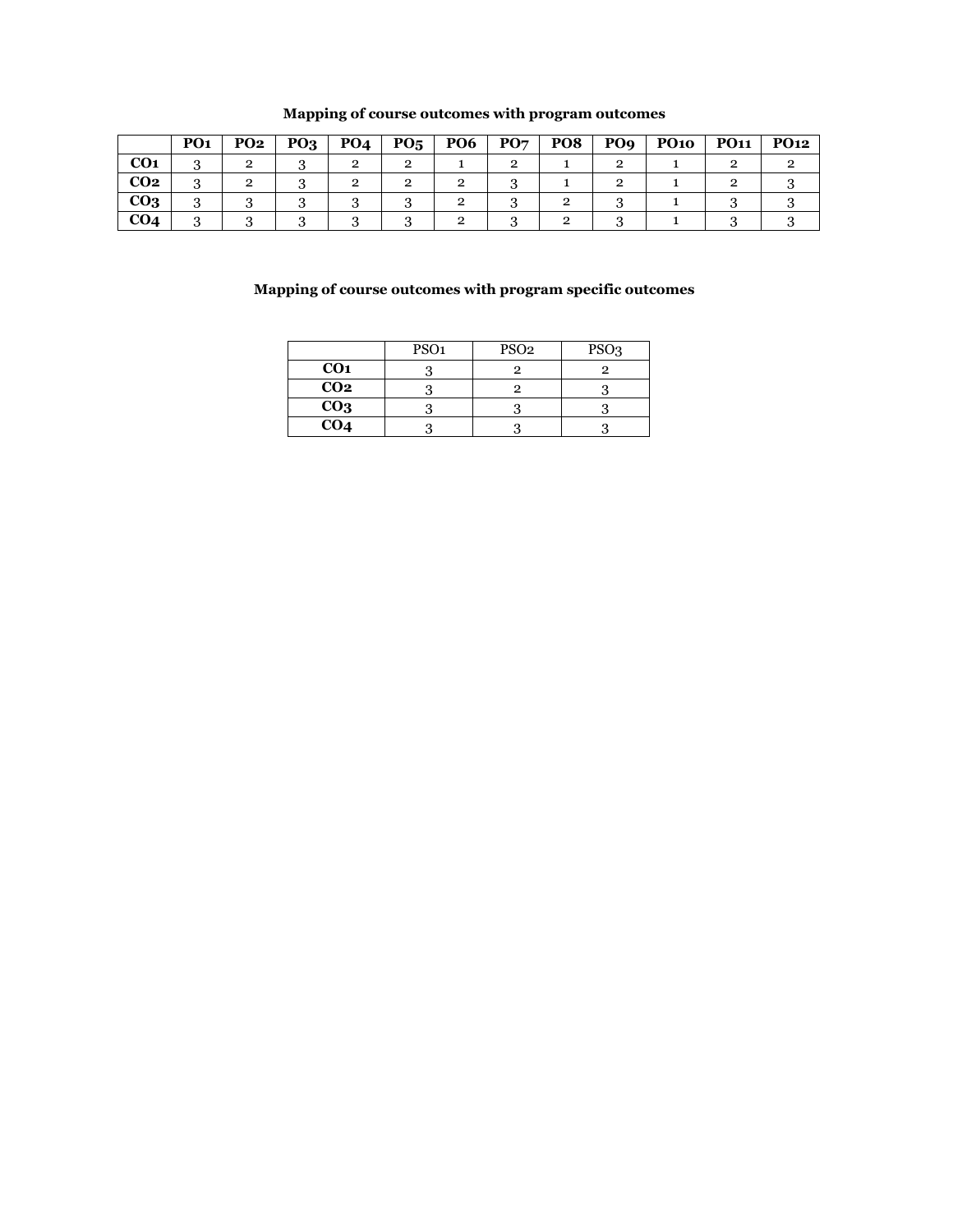## Building Energy Management Systems

[6<sup>th</sup> Semester, Third Year]

| Code<br>EL106302EL |  |
|--------------------|--|

#### Course Description Offered by Department Credits Status Electrical Engineering  $3$ -0-0,  $(3)$  EPR [Pre-requisites: NIL]

### Course Objectives

- 1. To understand the definition and objective of BEMS.
- 2. To analyze energy management in a building.
- 3. To understand and implement energy saving measures in buildings.
- 4. To plan and conduct effective energy audits.

#### Course Content

#### Unit-I: Introduction

BEMS (BMS) Control Systems Overview, Benefits of Building Energy Management Systems, BMS Architectures, Energy Systems Monitoring: Indirect Monitoring, Direct Monitoring, Hybrid Monitoring, Devices for Energy Sensing, Integrated Control of Active and Passive Heating, Cooling, Lighting, Shading, and Ventilation Systems, Electricity Network Architectures.

#### Unit-II: Energy Savings from Building Energy Management Systems

Energy Savings Opportunities, The Intelligent Building Approach, Energy Monitoring, Profiling, and Modeling, Smart Homes: Economic Feasibility and Likelihood of Widespread Adoption, Smart Home Energy Management; Energy Saving with Solar and Battery Integration, Energy Saving in Smart Home: Heating and Cooling, Lights, Automatic Timers, Motion Sensors, Light Dimmer, Energy-Efficient Light Bulbs, Evaluating the Number of Lamps Required for an Activity, Smart Energy Monitoring Systems to Help in Controlling Electricity Bill.

#### Unit-III: Advancing Building Energy Management System to Enable Smart Grid Interoperation

Data Management for Building, Communication for BEMS, Data Management for Building, Power Management: Levels of the Power Management System, Switching Status Acquisition and Measurements in the Power Distribution, Switchgear and Communications, Power Management Module.

#### Unit-IV: Energy Audit in Buildings

Types of Energy Audits, Building Details for Energy Audits, need and types of energy audit, energy audit instruments. Energy audit in residential and commercial buildings.

#### Course Materials

#### Required Text books

- 1. Energy conservation in residential, commercial, and industrial facilities, Hossam A. Gabbar, IEEE Press, John Wiley & Sons.
- 2. Energy Audit of Building Systems, MoncefKrarti, CRC Press.

#### Optional Materials: Reference Books

- 1. Utilization of Electrical Energy by JB Gupta, Kataria Publications.
- 2. Solar Passive: Building Science and Design, M S Sodha, N.K. Bansal, P.K. Bansal, A. Rumaar and M.A.S. Malik, Pergamon Preen.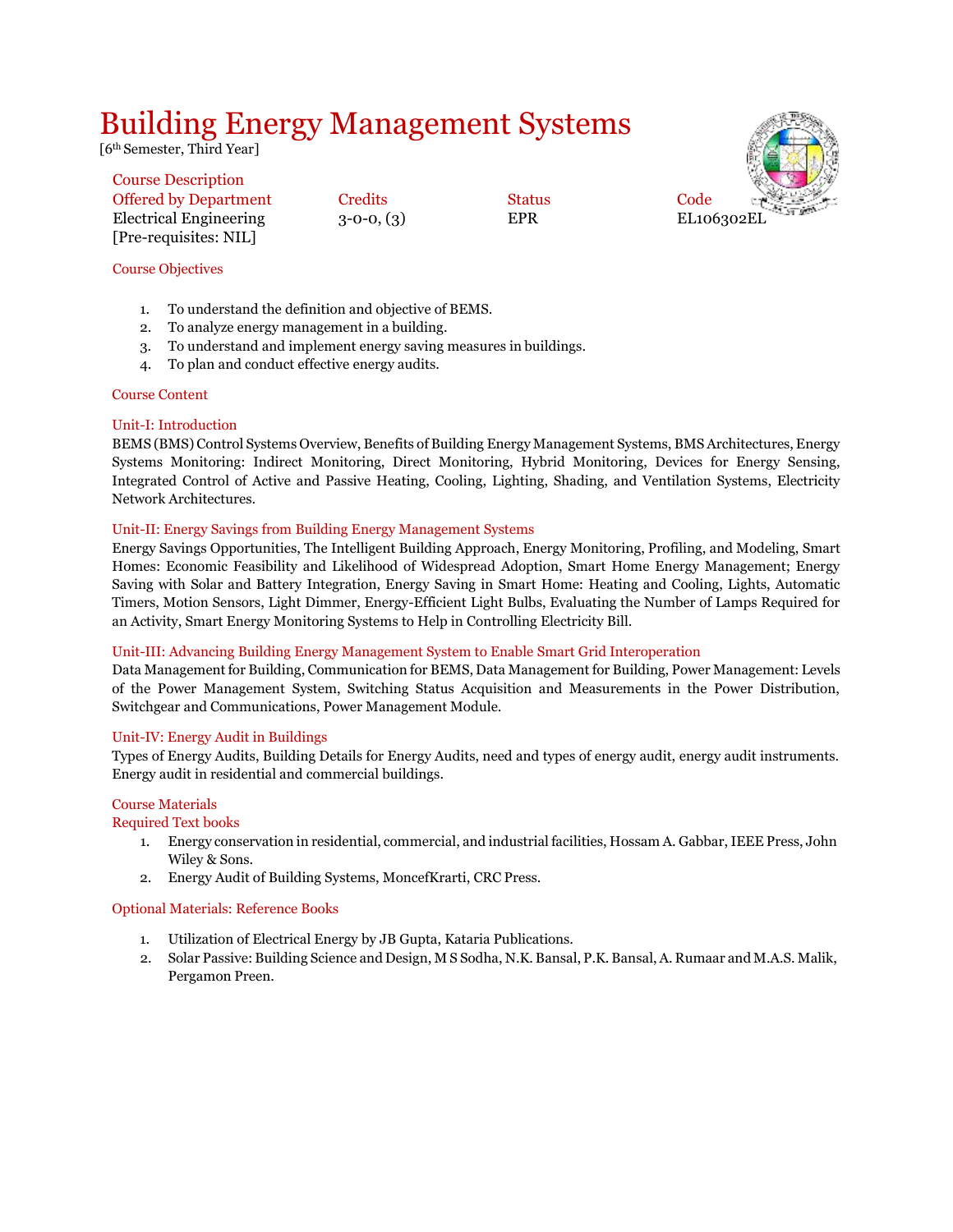#### Course Outcomes:

On successful completion of the course the students will be able to:

- 1. Understand and illustrate the fundamentals of green building concept and its practical utility in modern society.
- 2. Analyse and perform some building performance testing (e.g. energy audit, ratings etc.) and understand the process of Energy Audit in buildings.
- 3. Understand the policy recommendation on energy conservation and energy auditing for different types of buildings.
- 4. Design energy efficient buildings.

|                 | PO <sub>1</sub> | <b>PO2</b> | PQ <sub>3</sub> | <b>PO4</b> | $P_{05}$ | <b>PO6</b> | PO <sub>7</sub> | PO <sub>8</sub> | PO <sub>9</sub> | <b>PO10</b> | <b>PO11</b> | <b>PO12</b> |
|-----------------|-----------------|------------|-----------------|------------|----------|------------|-----------------|-----------------|-----------------|-------------|-------------|-------------|
| <b>CO1</b>      |                 |            |                 |            |          |            |                 |                 |                 |             |             |             |
| CO <sub>2</sub> | 2               |            |                 |            |          |            |                 |                 |                 |             |             |             |
| CO <sub>3</sub> |                 |            |                 |            |          |            |                 |                 |                 |             |             |             |
| CO4             |                 |            |                 |            |          |            |                 |                 |                 |             |             |             |

#### **Mapping of course outcomes with program outcomes**

|                 | PSO <sub>1</sub> | PSO <sub>2</sub> | PSO <sub>3</sub> |
|-----------------|------------------|------------------|------------------|
| CO <sub>1</sub> |                  |                  |                  |
| CO <sub>2</sub> |                  |                  |                  |
| CO <sub>3</sub> |                  |                  |                  |
| CO <sub>4</sub> |                  |                  |                  |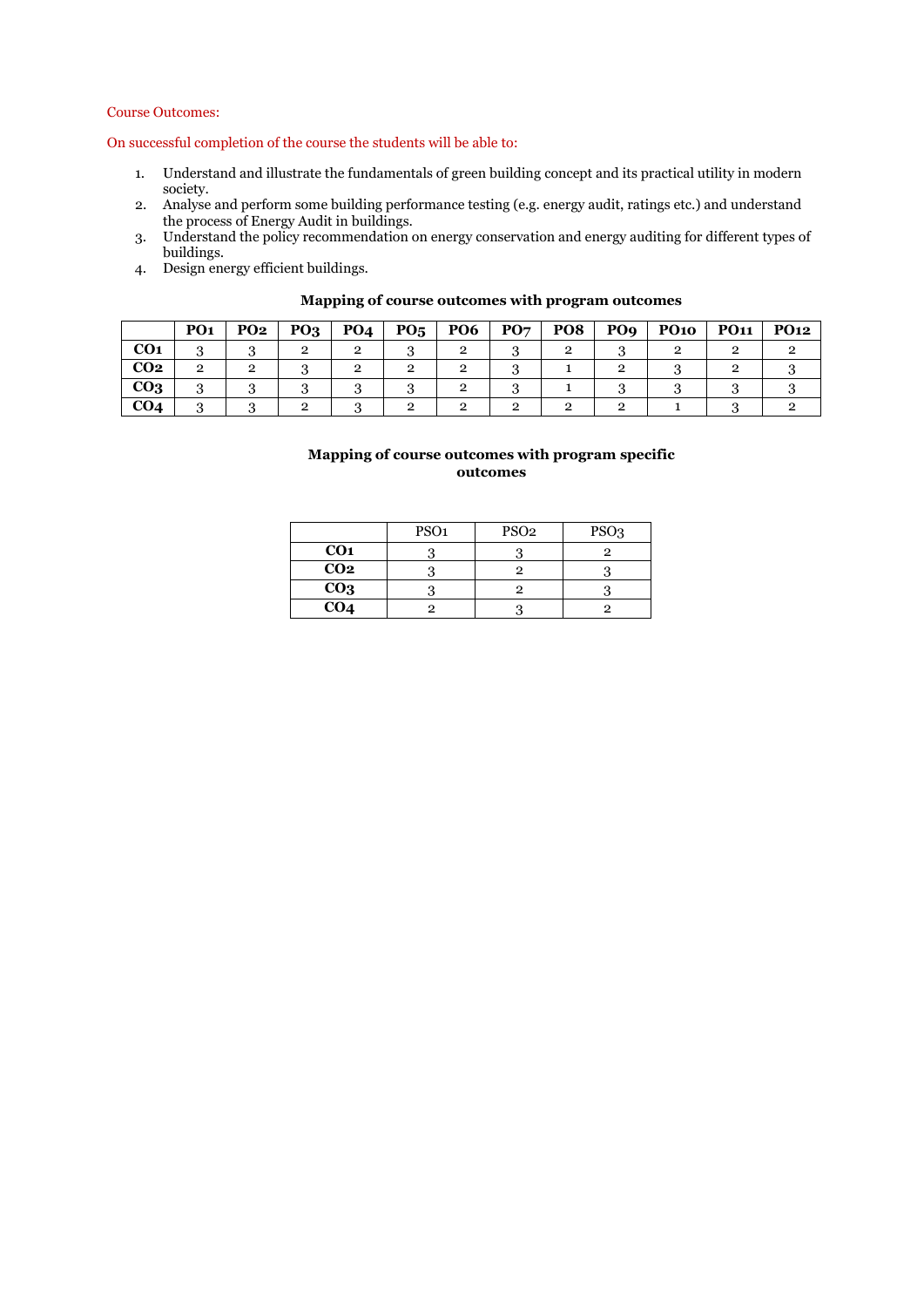## Advanced Digital Signal Processing

[6th Semester, Third Year]

Course Description Offered by Department Credits Code Code Code<br>
Electrical Engineering 3-0-0 (3) Open Elective EL106303EL Electrical Engineering  $3-0-0$  (3) [Pre-requisites: Signals & Systems (EL104104EL)]



#### Course Objectives

To provide rigorous foundations in multirate signal processing, power spectrum estimation and adaptive filters.

#### Course Content

#### Unit-1 Multirate Signal Processing

Decimation, Interpolation, Sampling Rate conversion by a rational factor I/D, Multistage implementation of sampling rate conversion, Polyphase filter structures, Applications of multirate signal processing.

#### Unit-2 Signal Modelling and Optimum Filters

Introduction, Least square method, Pade approximation, Prony's method, Levinson Recursion, Lattice filter, FIR Wiener filter, Linear Prediction filtering, Non-Causal and Causal IIR Weiner Filter, Mean square error, Discrete Kalman filter.

#### Unit-3 Adaptive Filters

Adaptive filters, Newton's steepest descent method, Widrow Hoff LMS Adaptive algorithm, Convergence, Normalized LMS, Applications, Noise cancellation, Channel equalization, Echo canceller, Adaptive Recursive Filters, RLS adaptive algorithm, Exponentially weighted RLS, sliding window RLS.

#### Unit-4 Power Spectrum Estimation

Bias and Consistency of estimators, Non-Parametric methods, Periodogram, Modified Periodogram, Barlett's method, Welch's method, Blackman-Turkey method, Parametric methods – AR, MA and ARMA spectrum estimation, Performance analysis of estimators.

#### Course Materials

#### Required Text: Text books

- 1. Proakis JG and Manolakis DG Digital Signal Processing Principles, Algorithms and Application,PHI.
- 2. Openheim AV & Schafer RW, Discrete Time Signal Processing, PHI.

#### Optional Materials: Reference Books

- 1. Vaidyanathan, Parishwad P Multirate systems and filter banks, Pearson Education India.
- 2. Vaidyanathan, Palghat P- The theory of linear prediction, Morgan and Claypool Publishers.
- 3. Haykin, Simon S., Adaptive filter theory, Pearson Education India.

#### Course Outcomes

On successful completion of the course students will be able to:

- 1. Explain the design of decimator, interpolator and poly-phase filters.
- 2. Illustrate adaptive filter designing algorithms.
- 3. Explain the design and working of optimal filters.
- 4. Elucidate parametric and non parametric methods of power spectrum estimation.

|                 |   |  |  |  |  | $PO1   PO2   PO   PO   PO5   PO   PO7   PO8   PO9   PO1   PO1   PO1$ |  |
|-----------------|---|--|--|--|--|----------------------------------------------------------------------|--|
|                 |   |  |  |  |  |                                                                      |  |
| CO <sub>1</sub> | റ |  |  |  |  |                                                                      |  |
| CO <sub>2</sub> |   |  |  |  |  |                                                                      |  |
| CO <sub>3</sub> |   |  |  |  |  |                                                                      |  |
| CO <sub>4</sub> |   |  |  |  |  |                                                                      |  |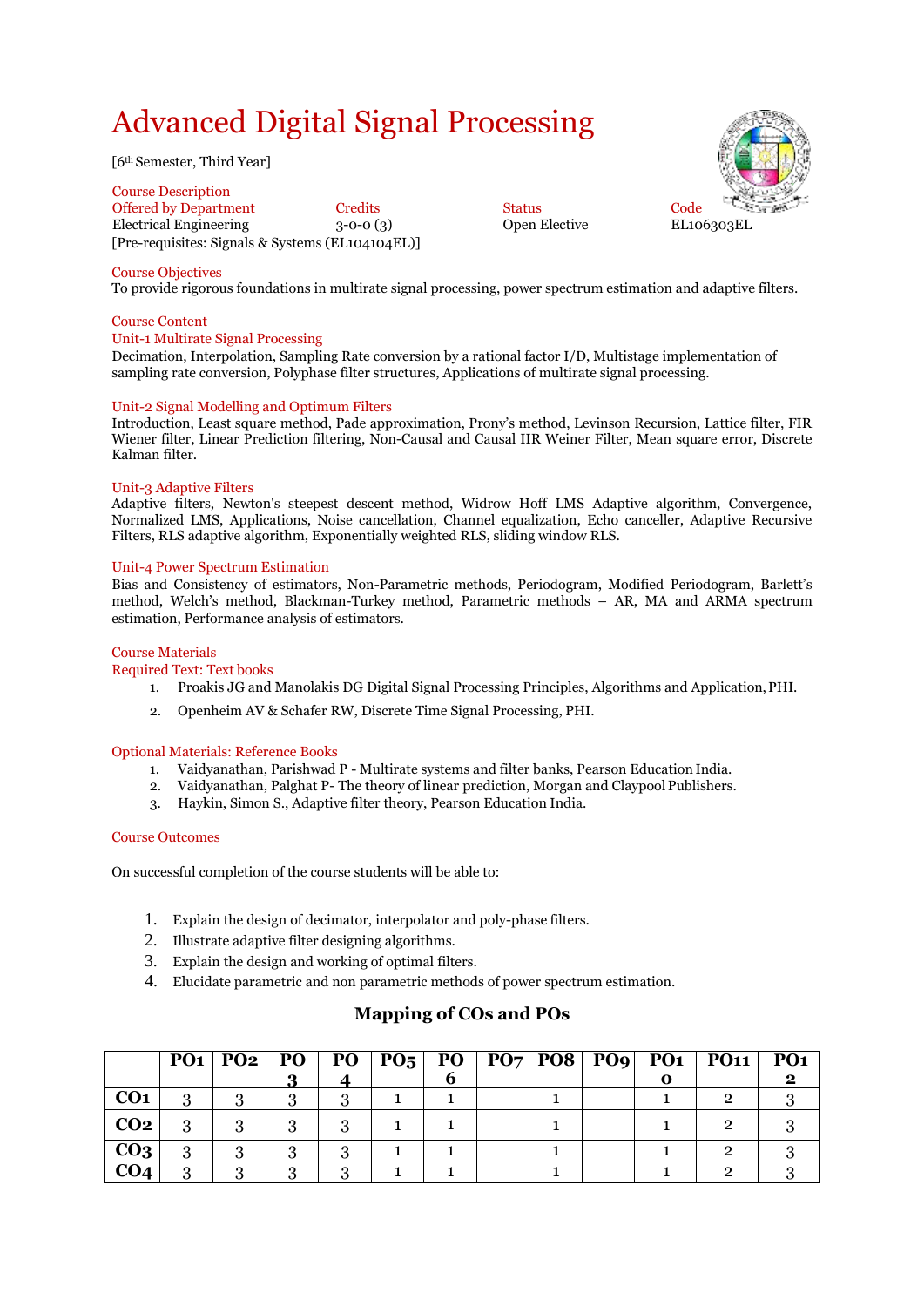|                 | <b>PSO</b> | <b>PSO</b>              | <b>PSO</b>     |
|-----------------|------------|-------------------------|----------------|
|                 |            | $\overline{\mathbf{2}}$ | $\bf{3}$       |
| CO <sub>1</sub> | 3          | 3                       | $\overline{2}$ |
| CO <sub>2</sub> | 3          | 3                       | 3              |
| CO <sub>3</sub> | 3          | 3                       | 3              |
| CO <sub>4</sub> | 3          | 3                       | 2              |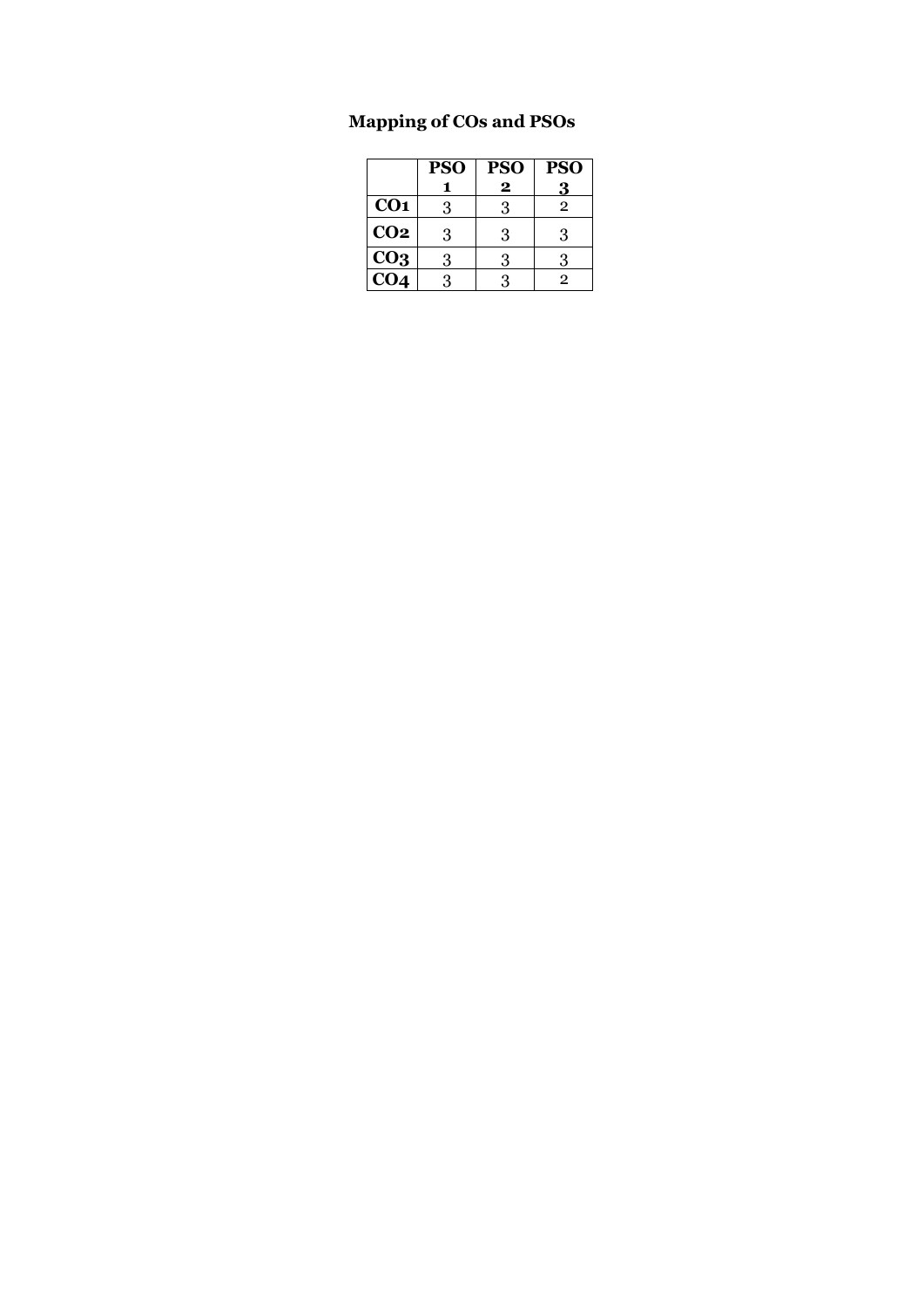## Basics of Electrical Machines

[6th Semester, Third Year]

| <b>Course Description</b> |              |               |      |
|---------------------------|--------------|---------------|------|
| Offered by Department     | Credits      | <b>Status</b> | Code |
| Electrical Engineering    | $3-0-0, (3)$ | Open Elective | EL10 |

 $3$ -0-0,  $(3)$  Open Elective EL106304EL

[Pre-requisite: Basic Electrical Engineering]

#### Course Objective

To make the students understand the significance of DC and AC motors for different industrial and commercial applications.

#### Course Content

#### Unit I Electromechanical Energy Conversion

Principle of Energy Conversion, Singly excited Magnetic System, Doubly excited Magnetic System, Faraday's Law of electromagnetic induction, Lorentz force on a conductor, Concept of Torque production, Concept of general terms pertaining to Rotating Machines, Generated emfs, Rotating magnetic field, Transformation of Energy, Introduction to Electrical machines

#### Unit II Transformer

Single phase transformer and basic equations, Working principle, Its equivalent circuit, Phasor diagram, losses, Leakage flux, Regulation & efficiency, Open circuit and short circuit tests, Different Types of Transformers, Role of transformer in Industries, Commercial and industrial application of transformer, Autotransformer, Measurement Transformer, Transformer ratings

#### Unit III DC Machines

Construction of DC machine, Types of DC machine, Internal generated voltage and induced torque equation in DC machine, DC Generator: Generator under load: the energy conversion process, Armature reaction, commutation, Generator applications, DC Motor: Operating principle, Mechanical Power and Torque, Starting, Speed control, DC motor types and their applications, Commercial and industrial use of DC motor

#### Unit IV AC Machines

Three Phase Induction Motors: Operating principle, Construction, Types of three phase induction motor, Speed torque characteristics, Speed Control methods, Synchronous Motors: Operating principle, Construction, Excitation methods, speed control methods, Industrial Applications of Electrical Motors, Electrical Motors in Robotics.

#### Course Materials

#### Required Text: Textbooks

- 1. Electric Machines by D P Nagrath & I J Kothari, Mc Graw Hill Education (India Private Ltd).
- 2. Electrical Machinery by A.E. Fitzgerald, Charles Kingsley Jr., Stephen D. Umans Tata McGraw-Hill Education Private Ltd.
- 3. Electrical Machinery Fundamentals by Stephen J. Chapman, McGraw-Hill Publisher.
- 4. Electrical Machinery by P.S. Bimbhra, Khanna Publisher

#### Optional Materials: Reference Books

- 1. Electrical Machines Drives and Power Systems by Theodore Wildi by Pearson Education
- 2. Principles of Electrical Machines and Power Electronics by P.C. Sen, Wiley Publisher.
- 3. Performance & Design of A.C. Machines by M.G. Say, C.B.S. Publishers

#### Course Outcomes

- 1. Appraise the concept and different components Electrical Machine and their role in our society.
- 2. Interpret the operating concept and analyze the performance of AC machines.
- 3. Interpret the operating concept and analyze the performance of DC machines.
- 4. To acquire the knowledge of different methods of starting and speed control of AC and DC motors.
- 5. Infer the practical application, and advantages of AC and DC machines used in different industry.

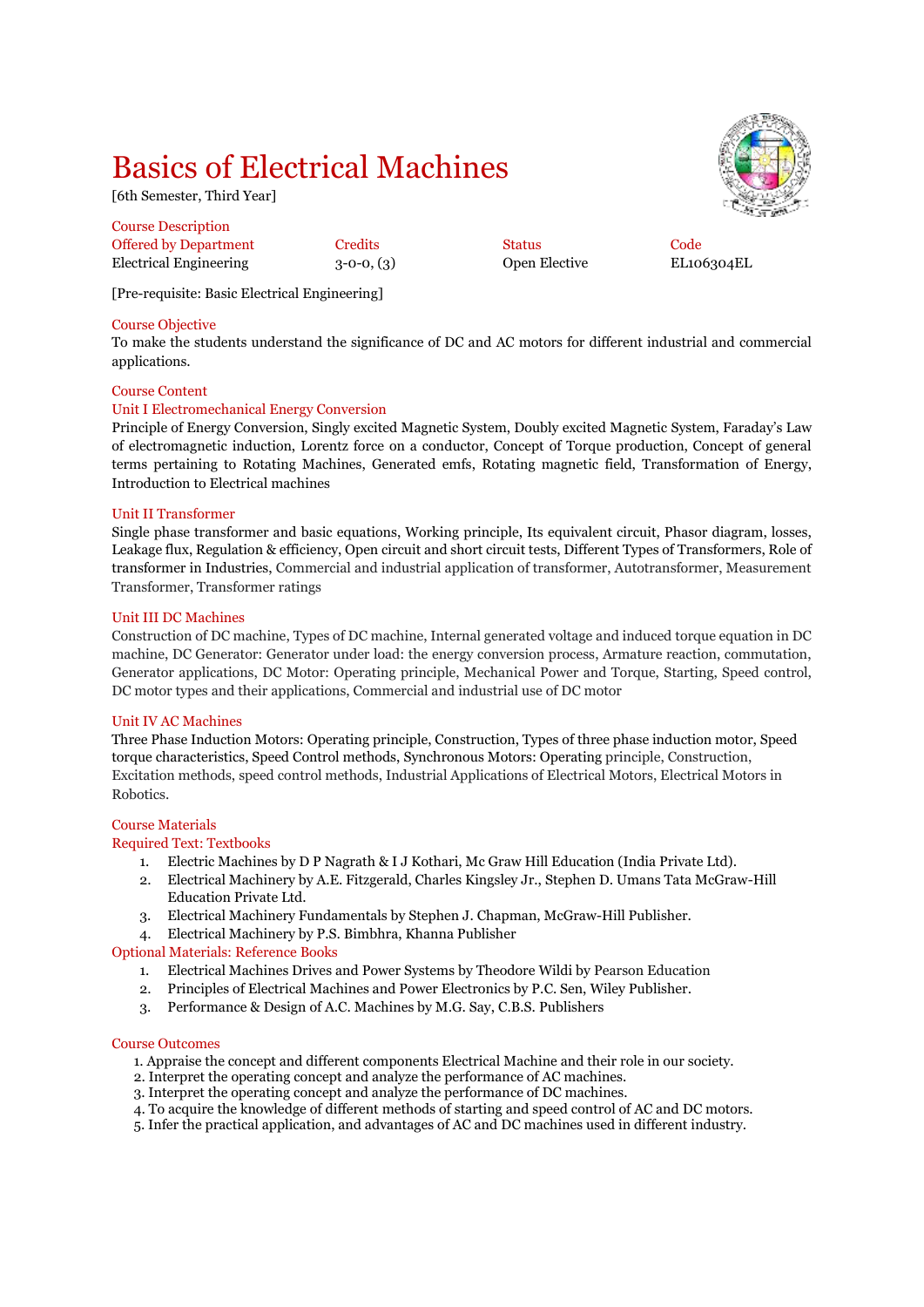## **Mapping of COs and POs**

| POs<br>$\cos$ | 1              | 2  | -3 | 4 | 5             | 6 | ▀ | 8 | 9 | 10 | 11 | 12 |
|---------------|----------------|----|----|---|---------------|---|---|---|---|----|----|----|
|               |                |    |    |   |               |   | റ | റ |   |    |    |    |
| 2             | ٠U             | ٠J |    |   |               | റ | റ |   |   |    |    |    |
|               | C<br>- 1       | лJ |    |   | ິ<br>.,       | റ | റ |   |   |    |    |    |
|               | $\Omega$<br>J. | O  |    |   | $\Omega$<br>ັ | u | റ |   |   |    |    |    |
|               | ີ              | ົ  |    |   |               |   |   | റ | ີ | ົ  | ົ  |    |

| <b>PSOs</b><br>$\cos$ |                | $\mathbf{2}$   | 3            |
|-----------------------|----------------|----------------|--------------|
|                       | $\overline{2}$ | $\overline{2}$ |              |
| $\mathbf{2}$          | 3              | $\mathbf{2}$   |              |
| 3                     | 3              | $\mathbf{2}$   |              |
|                       | q<br>٠J        | $\mathbf{2}$   | $\mathbf{2}$ |
| 5                     | $\overline{2}$ |                | 3            |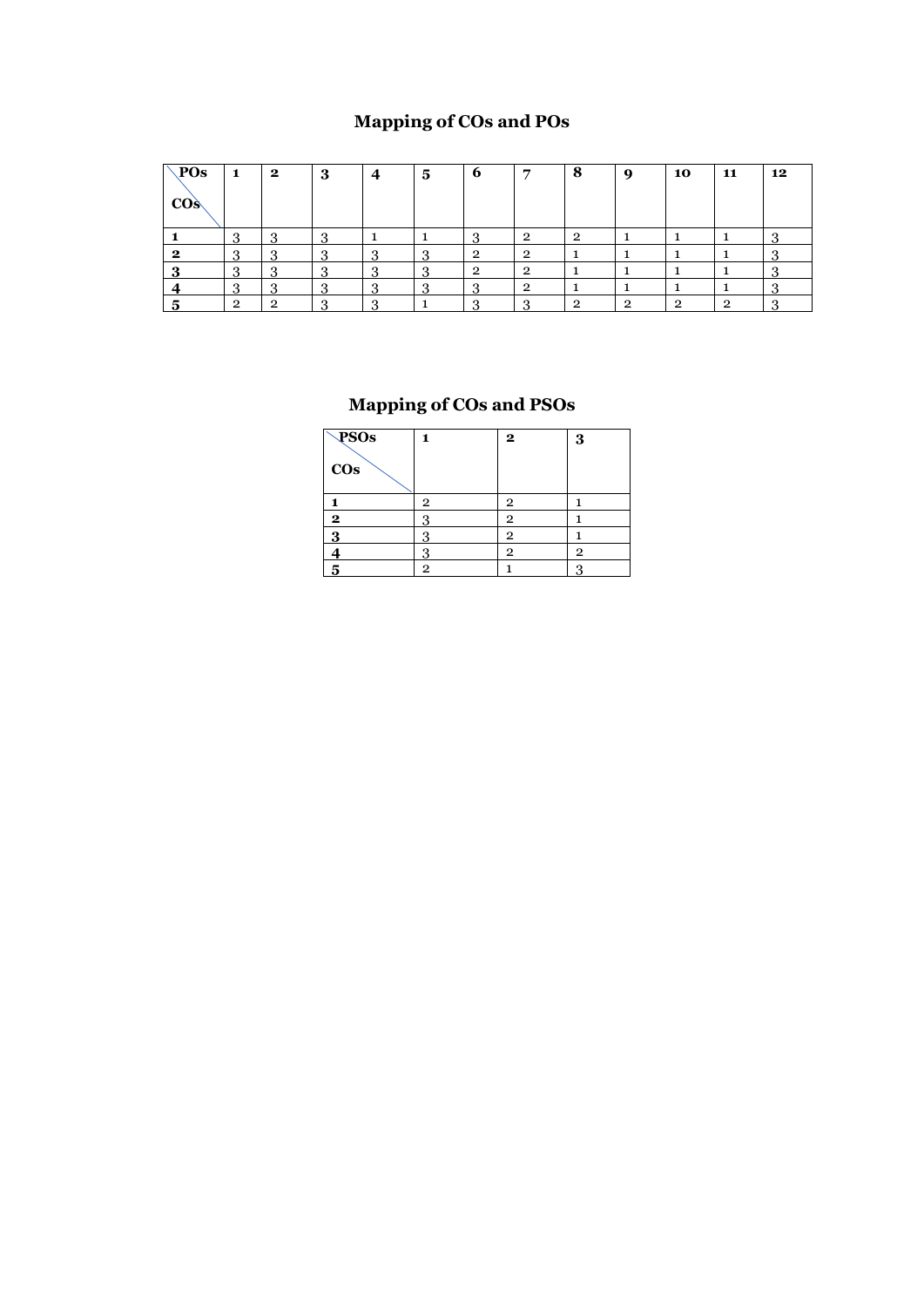## Power System Protection & Switchgear Laboratory

[6th Semester, Third Year]

| <b>Course Description</b>    |                |               |      |
|------------------------------|----------------|---------------|------|
| <b>Offered by Department</b> | Credits        | <b>Status</b> | Code |
| Electrical                   | $1-0-0.$ $(1)$ | EPR           | EL10 |
| [Pre-requisites: None]       |                |               |      |

0, (1) EPR EL105401EL



#### **Course Outcomes:**

#### **Students are able to:**

- 1. Understand the operation of different protective relay.
- 2. Apply earth fault and overcurrent protection to line and equipment.
- 3. Understand the operation of static and microprocessor based relays.
- 4. Apply the sequence component analysis to identify the fault types.
- 5. Comprehend switching phenomenon of various types of circuit breakers and their duties.

### **LIST OF EXPERIMENTS**

- 1. Location of cable faults using Varley Loop test.
- 2. To study the gas actuated Buchholz relay for transformer.
- 3. To perform CT polarity test and study the operating principle of current differential relay.
- 4. To check voltage and current condition for unsymmetrical and symmetrical fault in short, medium, and long transmission line
- 5. Simulation of various faults and verification of symmetrical components of currents.
- 6. To study the operating principle of Microcontroller based differential relay.
- 7. To study the operating principle of underfrequency relay.
- 8. To study the operating principle of motor protection relay.
- 9. To study the operating principle of Reverse Power relay (Model No: RW 12).
- 10. Study of single-phase Directional Overcurrent relay (Model No: JRP 011)
- 11. Study of Overcurrent relay for three phase protection (IRI 1)
- 12. Study of Air circuit breaker

|                 | PO <sub>1</sub> | PO <sub>2</sub> | PO <sub>3</sub> | PO <sub>4</sub> | $P_{05}$ | <b>PO6</b>   | PO <sub>7</sub> | PO <sub>8</sub> | PO <sub>9</sub> | <b>PO10</b> | PO11        | <b>PO12</b> |
|-----------------|-----------------|-----------------|-----------------|-----------------|----------|--------------|-----------------|-----------------|-----------------|-------------|-------------|-------------|
| CO <sub>1</sub> | 3               |                 | 3               | 3               | 3        | $\mathbf{2}$ | 3               | $\mathbf{2}$    | 3               | 2           | 2           |             |
| CO <sub>2</sub> | 3               | 3               | 3               | 3               | 3        | $\mathbf{2}$ | 3               | $\mathbf 2$     | 3               | $\mathbf 2$ | $\bf{2}$    |             |
| CO <sub>3</sub> | 3               |                 | 3               | 3               | 3        | $\mathbf{2}$ | 3               | $\mathbf 2$     | 3               | $\mathbf 2$ | $\bf{2}$    |             |
| CO <sub>4</sub> | 3               | 3               | 3               | 3               | 3        | $\mathbf{2}$ | 3               | $\mathbf 2$     | 3               | $\mathbf 2$ | $\mathbf 2$ |             |
| CO <sub>5</sub> | 3               | 3               | 3               | 3               | 3        | $\mathbf{2}$ | 3               | $\mathbf{2}$    | 3               | $\mathbf 2$ | 0           |             |

|                 | PSO <sub>1</sub> | PSO <sub>2</sub> | PSO <sub>3</sub> |
|-----------------|------------------|------------------|------------------|
| CO <sub>1</sub> | 3                | 3                |                  |
| CO <sub>2</sub> | 3                | 3                |                  |
| CO <sub>3</sub> | 3                | 3                |                  |
| CO <sub>4</sub> | ۹                |                  |                  |
| CO <sub>5</sub> | q                |                  |                  |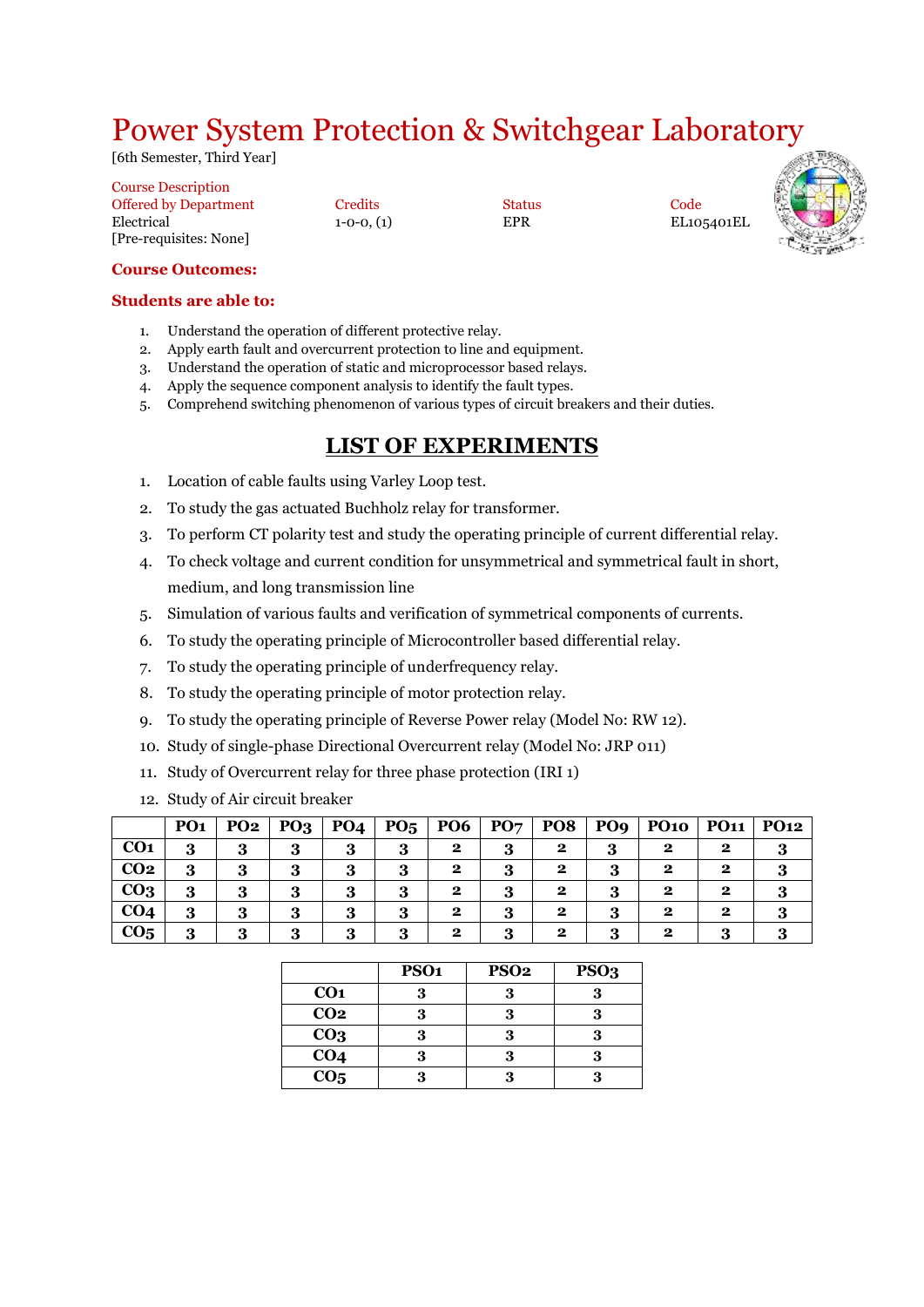## High Voltage Engineering LAB

[6th Semester, Third Year]

Course Description



| Course Description                                                                            |                |               |            |
|-----------------------------------------------------------------------------------------------|----------------|---------------|------------|
| <b>Offered by Department</b>                                                                  | <b>Credits</b> | <b>Status</b> | Code       |
| Electrical Engineering                                                                        | (2)            | Program Core  | EL106402EL |
| [Pre-requisites: Electrical Machines – II (EL105102EL), Electrical Power System (EL103105EL)] |                |               |            |

#### **LIST OF EXPERIMENTS:**

- 1. To study the Horn Gap Apparatus.
- 2. To determine the breakdown strength of Transformer Oil.
- 3. To study the components, control and operation of 100kV High voltage ac/dc test set.
- 4. To determine the breakdown characteristics of air under the influence of uniform and non-uniform AC field using sphere-sphere gap apparatus.
- 5. To determine the breakdown characteristics of air under the influence of uniform and non-uniform AC field using Rod-gap apparatus with different electrode configurations.
- 6. To determine the breakdown characteristics and study the effect of polarity of the high voltage DC in the Breakdown Strength of Air using sphere-sphere gap apparatus.
- 7. To determine the breakdown characteristics and study the effect of polarity of the high voltage DC on flashover characteristics between different types of electrodes using Rod-gap apparatus.
- 8. To determine the dissipation factor (Tan-Delta) and Resistivity of the oil sample using ODF Meter / IR Tester and Oil Heater.
- 9. To study the 100kV capacitance divider for measurement of High AC and DC voltage.
- 10. To study the components, control and operation of 150kV, 1.2/50µs, 225J Impulse Generator.
- 11. To study the flashover voltage in line insulators using Rod gap apparatus.
- 12. To study the flashover voltage in lightning arrestors using Rod gap apparatus.
- 13. Study of Schering Bridge for capacitance and tan δ measurement of insulating material.

#### LAB Outcomes:

After the completion of the LAB the student will be able to:

| S.No | <b>COs</b>      |                                                                          |
|------|-----------------|--------------------------------------------------------------------------|
|      | CO <sub>1</sub> | Understand high voltage breakdown phenomena in insulating materials.     |
|      | $2 \mid CO2$    | Know the methods to generate different high voltages ac, dc and impulse. |
|      | $3.$ CO3        | Know the measurement of high voltages.                                   |
|      |                 | Analyze the test procedures as per the standards.                        |

|                 | PO <sub>1</sub> | PO <sub>2</sub> | $PO_3$ | <b>PO4</b> | PO <sub>5</sub> | <b>PO6</b> | PO <sub>7</sub> | <b>PO8</b> | PO9 | <b>PO10</b>    | <b>PO11</b> | <b>PO12</b> |
|-----------------|-----------------|-----------------|--------|------------|-----------------|------------|-----------------|------------|-----|----------------|-------------|-------------|
| CO <sub>1</sub> | 3               | 3               | 3      |            | 3               | 3          | 3               |            |     | $\mathfrak{D}$ |             |             |
| CO <sub>2</sub> | 3               | 3               | -3     | 3          | 3               | 3          | 3               |            |     | $\mathfrak{D}$ |             |             |
| CO <sub>3</sub> | 3               | 3               | 3      | 3          | 3               | 3          | 3               |            |     | $\overline{2}$ |             |             |
| CO <sub>4</sub> | 3               | 3               | 3      | 3          | 3               | 3          | 3               |            |     | $\mathfrak{D}$ |             |             |